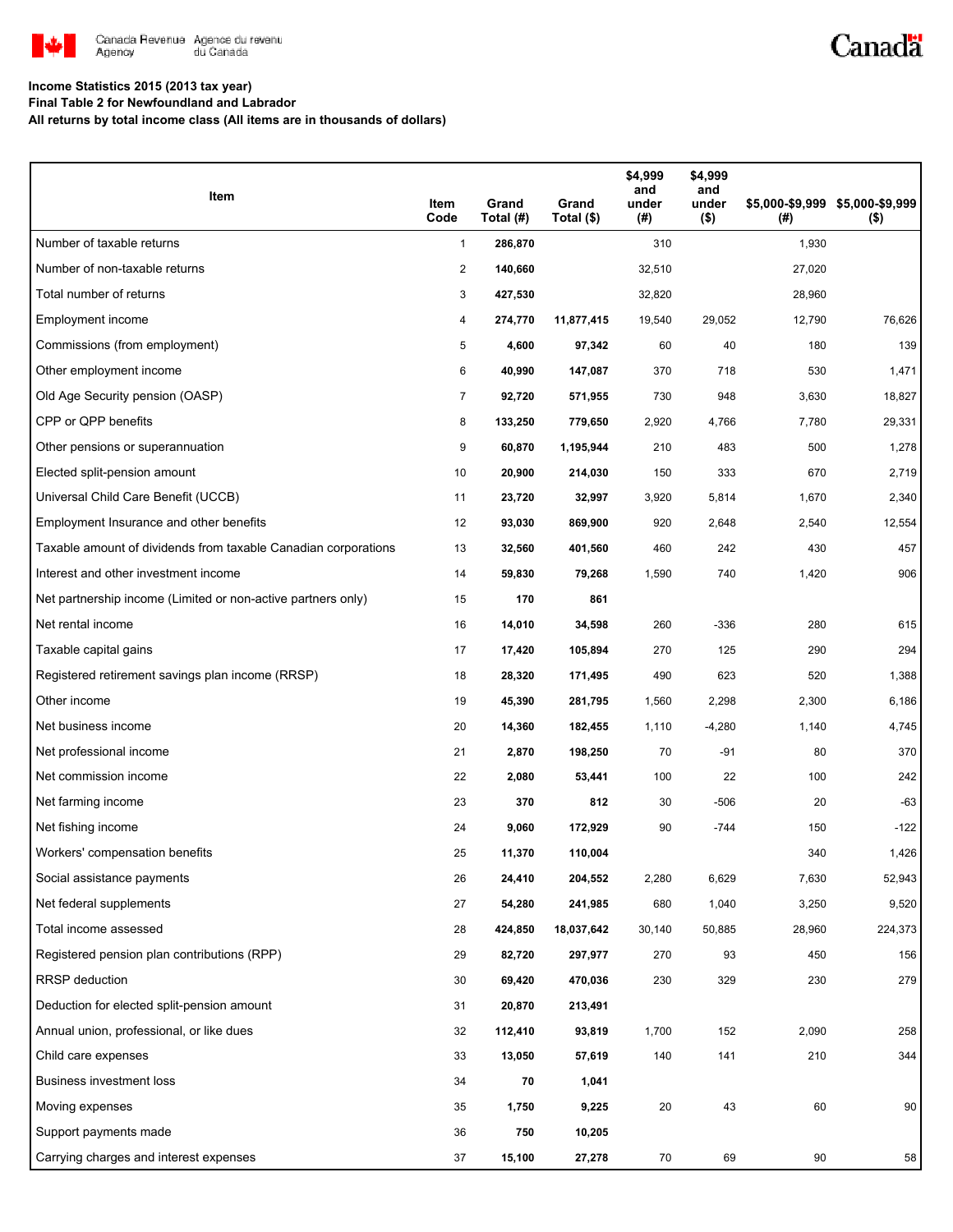

# Canadä

### **Income Statistics 2015 (2013 tax year)**

**Final Table 2 for Newfoundland and Labrador**

**All returns by total income class (All items are in thousands of dollars)**

| Item                                                                                           | Item<br>Code | Grand<br>Total (#) | Grand<br>Total (\$) | \$4,999<br>and<br>under<br>(#) | \$4,999<br>and<br>under<br>$($ \$) | (# )   | \$5,000-\$9,999 \$5,000-\$9,999<br>$($ \$) |
|------------------------------------------------------------------------------------------------|--------------|--------------------|---------------------|--------------------------------|------------------------------------|--------|--------------------------------------------|
| Deductions for CPP/QPP contributions on self-employment and<br>other earnings                  | 38           | 16,700             | 14,492              | 180                            | 23                                 | 940    | 155                                        |
| Deductions for provincial parental insurance plan (PPIP) premiums<br>on self-employment income | 39           |                    |                     |                                |                                    |        |                                            |
| Exploration and development expenses                                                           | 40           | 220                | 2,163               |                                |                                    |        |                                            |
| Other employment expenses                                                                      | 41           | 11,260             | 43,350              | 30                             | 91                                 | 50     | 67                                         |
| Clergy residence deduction                                                                     | 42           | 680                | 6,351               |                                |                                    |        |                                            |
| Other deductions                                                                               | 43           | 14,180             | 20,115              | 230                            | 193                                | 320    | 250                                        |
| Total deductions before adjustments                                                            | 44           | 205,860            | 1,267,441           | 2,550                          | 1,181                              | 3,740  | 1,706                                      |
| Social benefits repayment                                                                      | 45           | 15,380             | 31,530              |                                |                                    |        |                                            |
| Net income after adjustments                                                                   | 46           | 424,140            | 16,743,752          | 29,470                         | 54,570                             | 28,940 | 222,698                                    |
| Canadian Forces personnel and police deduction                                                 | 47           | 10                 | 166                 |                                |                                    |        |                                            |
| Security options deductions                                                                    | 48           | 190                | 4,506               |                                |                                    |        |                                            |
| Other payments deductions                                                                      | 49           | 88,160             | 556,515             | 3,050                          | 7,947                              | 11,110 | 63,888                                     |
| Non-capital losses of other years                                                              | 50           | 240                | 2,350               |                                |                                    |        |                                            |
| Net capital losses of other years                                                              | 51           | 3,210              | 5,840               | 20                             | 3                                  | 20     | 18                                         |
| Capital gains deduction                                                                        | 52           | 560                | 41,423              |                                |                                    |        |                                            |
| Northern residents deductions                                                                  | 53           | 13,120             | 70,048              | 70                             | 33                                 | 80     | 128                                        |
| Additional deductions                                                                          | 54           | 1,580              | 9,485               | 20                             | 19                                 | 50     | 103                                        |
| Farming/fishing losses of prior years                                                          | 55           | 30                 | 226                 |                                |                                    |        |                                            |
| Total deductions from net income                                                               | 56           | 105,670            | 690,560             | 3,150                          | 8,095                              | 11,220 | 64,144                                     |
| Taxable income assessed                                                                        | 57           | 409,410            | 16,054,257          | 27,600                         | 46,709                             | 23,540 | 158,601                                    |
| Basic personal amount                                                                          | 58           | 427,530            | 4,706,525           | 32,820                         | 357,177                            | 28,960 | 316,938                                    |
| Age amount                                                                                     | 59           | 90,680             | 588,541             | 870                            | 5,784                              | 3,680  | 25,032                                     |
| Spouse or common-law partner amount                                                            | 60           | 28,370             | 188,072             | 540                            | 4,522                              | 620    | 4,959                                      |
| Amount for eligible dependant                                                                  | 61           | 14,280             | 150,007             | 550                            | 5,674                              | 680    | 7,146                                      |
| Amount for children 17 and under                                                               | 62           | 52,340             | 191,114             | 1,240                          | 4,608                              | 1,130  | 4,050                                      |
| Amount for infirm dependants age 18 or older                                                   | 63           | 530                | 2,844               |                                |                                    |        |                                            |
| CPP or QPP contributions through employment                                                    | 64           | 241,810            | 357,557             | 3,540                          | 932                                | 9,160  | 1,535                                      |
| CPP or QPP contributions on self-employment and other earnings                                 | 65           | 16,700             | 14,492              | 180                            | 23                                 | 940    | 155                                        |
| Employment Insurance premiums                                                                  | 66           | 253,900            | 145,813             | 7,960                          | 816                                | 11,470 | 1,428                                      |
| PPIP premiums paid                                                                             | 67           |                    |                     |                                |                                    |        |                                            |
| PPIP premiums payable on employment income                                                     | 68           |                    |                     |                                |                                    |        |                                            |
| PPIP premiums payable on self-employment income                                                | 69           |                    |                     |                                |                                    |        |                                            |
| Volunteer firefighters' amount                                                                 | 70           | 4,620              | 13,838              | 30                             | 75                                 | 40     | 104                                        |
| Canada employment amount                                                                       | 71           | 278,060            | 297,257             | 11,960                         | 11,773                             | 12,900 | 13,820                                     |
| Public transit amount                                                                          | 72           | 2,170              | 920                 | 210                            | 72                                 | 220    | 76                                         |
| Children's fitness amount                                                                      | 73           | 22,070             | 12,332              | 120                            | 55                                 | 90     | 41                                         |
| Children's arts amount                                                                         | 74           | 9,070              | 4,760               | 40                             | 18                                 | 30     | 19                                         |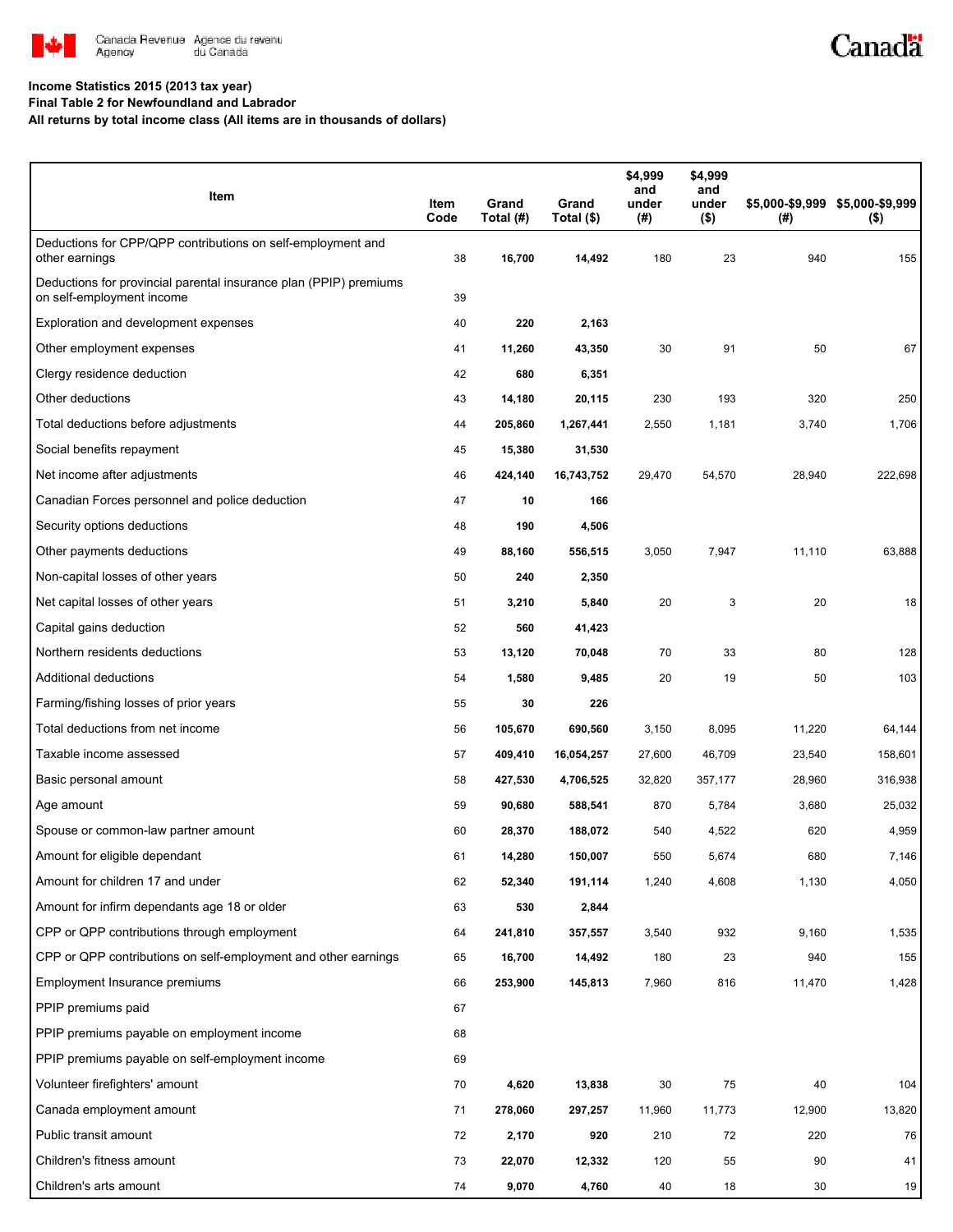

# Canadä

#### **Income Statistics 2015 (2013 tax year)**

**Final Table 2 for Newfoundland and Labrador**

**All returns by total income class (All items are in thousands of dollars)**

| Item                                                              |              | Grand     | Grand      | \$4,999<br>and<br>under | \$4,999<br>and<br>under |        | \$5,000-\$9,999 \$5,000-\$9,999 |
|-------------------------------------------------------------------|--------------|-----------|------------|-------------------------|-------------------------|--------|---------------------------------|
|                                                                   | Item<br>Code | Total (#) | Total (\$) | $($ #)                  | $($ \$)                 | (#)    | $($ \$)                         |
| Home buyers' amount                                               | 75           | 2,740     | 12,467     |                         |                         |        |                                 |
| Pension income amount                                             | 76           | 75,660    | 144,529    | 330                     | 416                     | 1,110  | 1,741                           |
| Caregiver amount                                                  | 77           | 4,850     | 23,860     | 20                      | 88                      | 40     | 210                             |
| Disability amount                                                 | 78           | 14,960    | 114,715    | 560                     | 4,392                   | 1,510  | 11,607                          |
| Disability amount transferred from a dependant                    | 79           | 5,740     | 57,478     | 60                      | 585                     | 70     | 742                             |
| Interest paid on student loans                                    | 80           | 15,470    | 8,013      | 90                      | 26                      | 90     | 35                              |
| Tuition, education, and textbook amounts                          | 81           | 25,810    | 125,607    |                         |                         |        |                                 |
| Tuition, education, and textbook amounts transferred from a child | 82           | 9,880     | 45,908     |                         |                         |        |                                 |
| Amounts transferred from spouse or common-law partner             | 83           | 22,920    | 128,347    | 550                     | 2,532                   | 950    | 3,950                           |
| Medical expenses                                                  | 84           | 90,660    | 199,306    | 1,030                   | 972                     | 1,410  | 1,604                           |
| Total tax credits on personal amounts                             | 85           | 427,530   | 1,130,178  | 32,820                  | 60,094                  | 28,960 | 59,287                          |
| Allowable charitable donations and government gifts               | 86           | 85,820    | 86,495     | 110                     | 26                      | 220    | 74                              |
| Eligible cultural and ecological gifts                            | 87           | 70        | 66         |                         |                         |        |                                 |
| Total tax credit on donations and gifts                           | 88           | 84,800    | 23,295     | 100                     | $\overline{7}$          | 210    | 18                              |
| Total federal non-refundable tax credits                          | 89           | 427,530   | 1,153,472  | 32,820                  | 60,100                  | 28,960 | 59,305                          |
| Federal dividend tax credit                                       | 90           | 29,610    | 54,153     | 50                      |                         | 30     |                                 |
| Overseas employment tax credit                                    | 91           | 540       | 5,096      |                         |                         |        |                                 |
| Minimum tax carryover                                             | 92           | 460       | 1,280      |                         |                         |        |                                 |
| Basic federal tax                                                 | 93           | 263,050   | 1,849,370  | 110                     | 17                      | 200    | 72                              |
| Federal Foreign Tax Credit                                        | 94           | 7,370     | 12,985     |                         |                         |        |                                 |
| Federal Political contribution tax credit                         | 95           | 940       | 181        |                         |                         |        |                                 |
| <b>Investment Tax Credit</b>                                      | 96           | 760       | 811        |                         |                         |        |                                 |
| Labour-sponsored funds tax credit                                 | 97           | 20        | 8          |                         |                         |        |                                 |
| Alternative minimum tax payable                                   | 98           | 300       | 1,404      |                         |                         |        |                                 |
| Net federal tax                                                   | 99           | 262,790   | 1,835,414  | 110                     | 18                      | 200    | 73                              |
| CPP contributions on self-employment                              | 100          | 16,700    | 28,985     | 180                     | 45                      | 940    | 310                             |
| Social Benefits repayment                                         | 101          | 15,380    | 31,530     |                         |                         |        |                                 |
| <b>Net Provincial Tax</b>                                         | 102          | 278,650   | 1,149,495  | 100                     | 11                      | 1,020  | 83                              |
| Total tax payable                                                 | 103          | 286,870   | 3,045,463  | 310                     | 75                      | 1,930  | 467                             |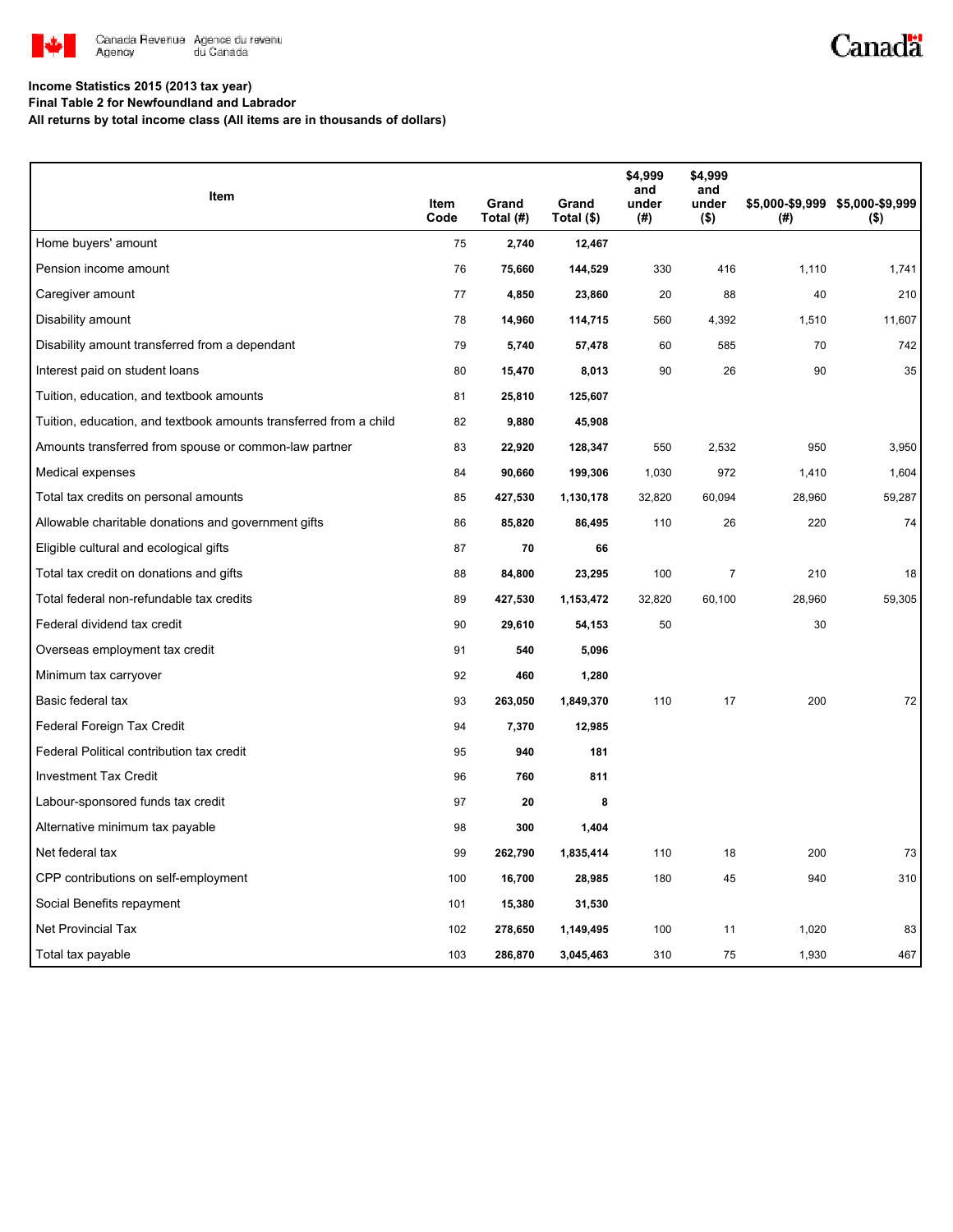| Item                                                                          | Item<br>Code   | (#)    | $($ \$) | (#)    | \$10,000-\$14,999 \$10,000-\$14,999 \$15,000-\$19,999 \$15,000-\$19,999 \$20,000-\$24,999 \$20,000-\$24,999<br>$($ \$) | (#)    | $($ \$) |
|-------------------------------------------------------------------------------|----------------|--------|---------|--------|------------------------------------------------------------------------------------------------------------------------|--------|---------|
| Number of taxable returns                                                     | $\mathbf{1}$   | 8,180  |         | 17,840 |                                                                                                                        | 27,000 |         |
| Number of non-taxable returns                                                 | $\overline{2}$ | 33,910 |         | 34,020 |                                                                                                                        | 7,730  |         |
| Total number of returns                                                       | 3              | 42,090 |         | 51,860 |                                                                                                                        | 34,740 |         |
| Employment income                                                             | 4              | 14,940 | 132,415 | 17,900 | 216,592                                                                                                                | 19,690 | 319,261 |
| Commissions (from employment)                                                 | 5              | 240    | 295     | 270    | 508                                                                                                                    | 320    | 997     |
| Other employment income                                                       | 6              | 690    | 1,845   | 890    | 2,158                                                                                                                  | 1,430  | 3,384   |
| Old Age Security pension (OASP)                                               | $\overline{7}$ | 13,800 | 85,553  | 28,380 | 182,970                                                                                                                | 11,580 | 73,596  |
| CPP or QPP benefits                                                           | 8              | 17,820 | 64,305  | 30,030 | 148,923                                                                                                                | 14,890 | 101,298 |
| Other pensions or superannuation                                              | 9              | 1,490  | 4,422   | 5,490  | 17,816                                                                                                                 | 8,540  | 56,323  |
| Elected split-pension amount                                                  | 10             | 1,920  | 12,100  | 2,820  | 23,437                                                                                                                 | 2,760  | 28,305  |
| Universal Child Care Benefit (UCCB)                                           | 11             | 2,650  | 3,652   | 2,730  | 3,913                                                                                                                  | 1,860  | 2,442   |
| Employment Insurance and other<br>benefits                                    | 12             | 6,140  | 39,652  | 10,100 | 80,014                                                                                                                 | 11,000 | 106,001 |
| Taxable amount of dividends from<br>taxable Canadian corporations             | 13             | 810    | 867     | 1,320  | 1,590                                                                                                                  | 1,520  | 2,412   |
| Interest and other investment income                                          | 14             | 2,590  | 1,577   | 4,190  | 2,761                                                                                                                  | 4,270  | 3,505   |
| Net partnership income (Limited or<br>non-active partners only)               | 15             |        |         |        |                                                                                                                        |        |         |
| Net rental income                                                             | 16             | 350    | 820     | 510    | 1,204                                                                                                                  | 540    | 1,289   |
| Taxable capital gains                                                         | 17             | 420    | 351     | 640    | 674                                                                                                                    | 760    | 843     |
| Registered retirement savings plan<br>income (RRSP)                           | 18             | 920    | 3,236   | 1,270  | 4,428                                                                                                                  | 1,480  | 5,629   |
| Other income                                                                  | 19             | 2,410  | 7,710   | 2,470  | 7,874                                                                                                                  | 2,510  | 8,354   |
| Net business income                                                           | 20             | 1,280  | 8,598   | 1,240  | 10,205                                                                                                                 | 1,110  | 10,358  |
| Net professional income                                                       | 21             | 80     | 528     | 80     | 690                                                                                                                    | 80     | 967     |
| Net commission income                                                         | 22             | 120    | 429     | 120    | 532                                                                                                                    | 160    | 1,221   |
| Net farming income                                                            | 23             | 20     | -5      | 30     | $-95$                                                                                                                  | 20     | 94      |
| Net fishing income                                                            | 24             | 390    | 562     | 700    | 2,776                                                                                                                  | 1,030  | 6,428   |
| Workers' compensation benefits                                                | 25             | 840    | 5,131   | 1,370  | 9,453                                                                                                                  | 1,660  | 15,216  |
| Social assistance payments                                                    | 26             | 9,270  | 97,127  | 3,140  | 33,617                                                                                                                 | 950    | 6,968   |
| Net federal supplements                                                       | 27             | 13,010 | 55,061  | 26,150 | 146,631                                                                                                                | 7,810  | 21,594  |
| Total income assessed                                                         | 28             | 42,090 | 526,550 | 51,860 | 899,364                                                                                                                | 34,740 | 777,354 |
| Registered pension plan contributions<br>(RPP)                                | 29             | 790    | 489     | 1,100  | 656                                                                                                                    | 1,820  | 1,417   |
| RRSP deduction                                                                | 30             | 490    | 632     | 920    | 1,348                                                                                                                  | 1,560  | 2,784   |
| Deduction for elected split-pension<br>amount                                 | 31             | 70     | 99      | 320    | 551                                                                                                                    | 950    | 2,664   |
| Annual union, professional, or like<br>dues                                   | 32             | 3,070  | 486     | 4,280  | 861                                                                                                                    | 5,400  | 1,334   |
| Child care expenses                                                           | 33             | 350    | 747     | 560    | 1,378                                                                                                                  | 760    | 2,180   |
| Business investment loss                                                      | 34             |        |         |        |                                                                                                                        |        |         |
| Moving expenses                                                               | 35             | 60     | 115     | 100    | 161                                                                                                                    | 100    | 220     |
| Support payments made                                                         | 36             |        |         | 10     | 27                                                                                                                     | 10     | 38      |
| Carrying charges and interest<br>expenses                                     | 37             | 190    | 193     | 430    | 272                                                                                                                    | 640    | 484     |
| Deductions for CPP/QPP contributions<br>on self-employment and other earnings | 38             | 1,190  | 370     | 1,350  | 525                                                                                                                    | 1,610  | 728     |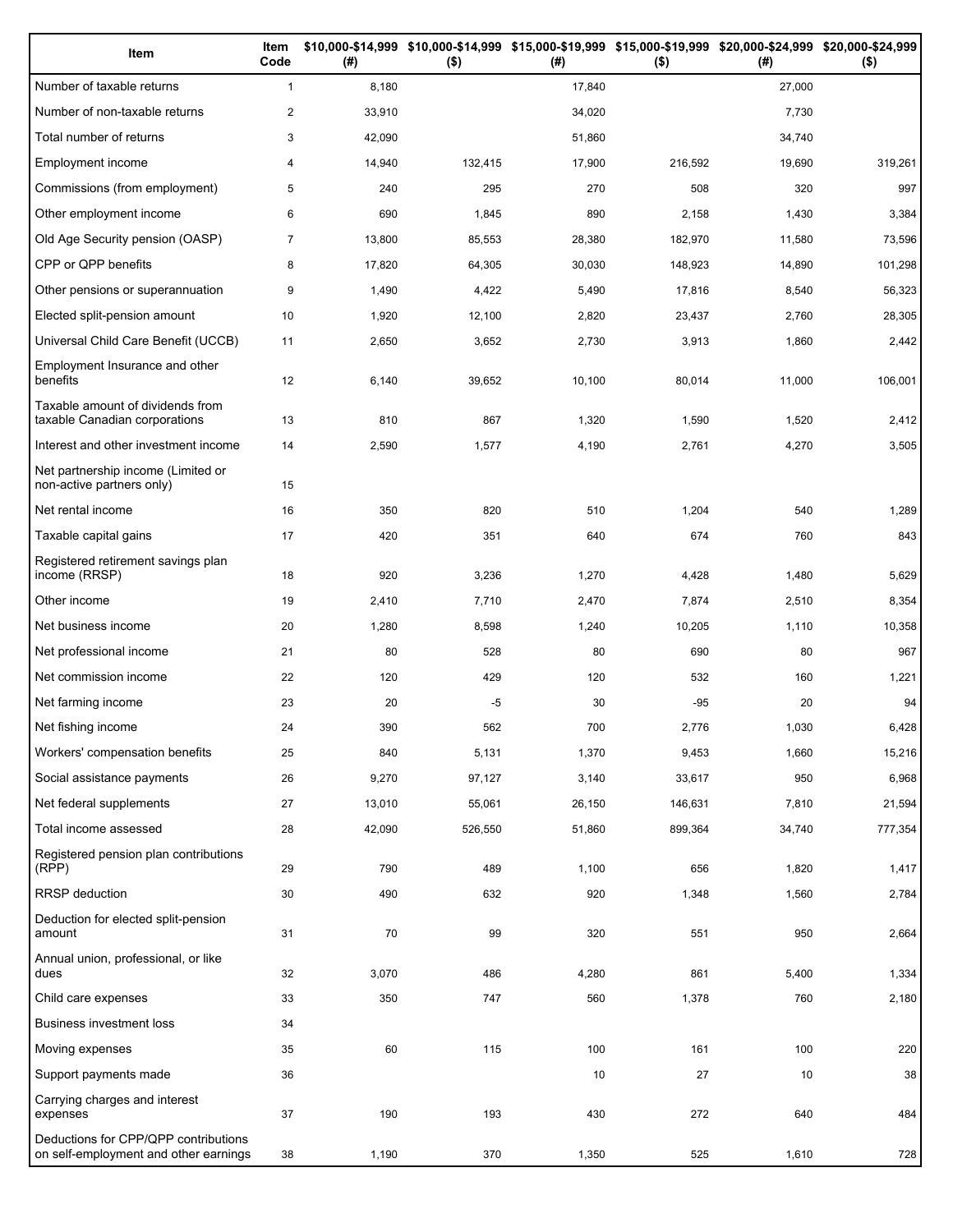| Item                                                                                              | Item<br>Code | (# )   | \$10,000-\$14,999 \$10,000-\$14,999 \$15,000-\$19,999 \$15,000-\$19,999 \$20,000-\$24,999 \$20,000-\$24,999<br>$($ \$) | (#)    | $($ \$) | (# )   | $($ \$) |
|---------------------------------------------------------------------------------------------------|--------------|--------|------------------------------------------------------------------------------------------------------------------------|--------|---------|--------|---------|
| Deductions for provincial parental<br>insurance plan (PPIP) premiums on<br>self-employment income | 39           |        |                                                                                                                        |        |         |        |         |
| Exploration and development expenses                                                              | 40           |        |                                                                                                                        |        |         |        |         |
| Other employment expenses                                                                         | 41           | 90     | 125                                                                                                                    | 200    | 341     | 390    | 715     |
| Clergy residence deduction                                                                        | 42           |        |                                                                                                                        |        |         | 20     | 71      |
| Other deductions                                                                                  | 43           | 750    | 482                                                                                                                    | 1,370  | 864     | 1,550  | 954     |
| Total deductions before adjustments                                                               | 44           | 5,760  | 3,791                                                                                                                  | 8,300  | 7,078   | 10,860 | 13,602  |
| Social benefits repayment                                                                         | 45           |        |                                                                                                                        |        |         |        |         |
| Net income after adjustments                                                                      | 46           | 42,080 | 522,774                                                                                                                | 51,850 | 892,323 | 34,730 | 763,760 |
| Canadian Forces personnel and police<br>deduction                                                 | 47           |        |                                                                                                                        |        |         |        |         |
| Security options deductions                                                                       | 48           |        |                                                                                                                        |        |         |        |         |
| Other payments deductions                                                                         | 49           | 22,710 | 157,320                                                                                                                | 30,080 | 189,700 | 9,920  | 43,778  |
| Non-capital losses of other years                                                                 | 50           | 20     | 38                                                                                                                     | 40     | 126     | 20     | 98      |
| Net capital losses of other years                                                                 | 51           | 50     | 37                                                                                                                     | 70     | 61      | 80     | 60      |
| Capital gains deduction                                                                           | 52           |        |                                                                                                                        |        |         | 10     | 41      |
| Northern residents deductions                                                                     | 53           | 240    | 566                                                                                                                    | 420    | 1,240   | 590    | 1,977   |
| Additional deductions                                                                             | 54           | 100    | 257                                                                                                                    | 250    | 854     | 330    | 1,435   |
| Farming/fishing losses of prior years                                                             | 55           |        |                                                                                                                        |        |         |        |         |
| Total deductions from net income                                                                  | 56           | 23,000 | 158,243                                                                                                                | 30,620 | 191,999 | 10,670 | 47,392  |
| Taxable income assessed                                                                           | 57           | 36,320 | 364,665                                                                                                                | 50,880 | 700,361 | 34,480 | 716,423 |
| Basic personal amount                                                                             | 58           | 42,090 | 463,096                                                                                                                | 51,860 | 571,506 | 34,740 | 382,830 |
| Age amount                                                                                        | 59           | 13,850 | 94,830                                                                                                                 | 28,400 | 194,587 | 11,600 | 79,479  |
| Spouse or common-law partner<br>amount                                                            | 60           | 1,560  | 10,971                                                                                                                 | 3,190  | 13,196  | 2,830  | 13,594  |
| Amount for eligible dependant                                                                     | 61           | 1,550  | 16,585                                                                                                                 | 1,740  | 18,707  | 1,710  | 18,054  |
| Amount for children 17 and under                                                                  | 62           | 2,450  | 9,054                                                                                                                  | 2,920  | 10.498  | 3,040  | 10,648  |
| Amount for infirm dependants age 18<br>or older                                                   | 63           | 20     | 116                                                                                                                    | 30     | 193     | 60     | 344     |
| CPP or QPP contributions through<br>employment                                                    | 64           | 12,330 | 3,929                                                                                                                  | 16,180 | 7,623   | 18,410 | 12,352  |
| CPP or QPP contributions on<br>self-employment and other earnings                                 | 65           | 1,190  | 370                                                                                                                    | 1,350  | 525     | 1,610  | 728     |
| <b>Employment Insurance premiums</b>                                                              | 66           | 13,580 | 2,489                                                                                                                  | 17,220 | 4,153   | 19,500 | 6,149   |
| PPIP premiums paid                                                                                | 67           |        |                                                                                                                        |        |         |        |         |
| PPIP premiums payable on<br>employment income                                                     | 68           |        |                                                                                                                        |        |         |        |         |
| PPIP premiums payable on<br>self-employment income                                                | 69           |        |                                                                                                                        |        |         |        |         |
| Volunteer firefighters' amount                                                                    | 70           | 80     | 243                                                                                                                    | 170    | 497     | 220    | 660     |
| Canada employment amount                                                                          | 71           | 15,160 | 16,140                                                                                                                 | 18,350 | 19,769  | 20,570 | 21,989  |
| Public transit amount                                                                             | 72           | 220    | 77                                                                                                                     | 230    | 94      | 240    | 122     |
| Children's fitness amount                                                                         | 73           | 220    | 96                                                                                                                     | 420    | 171     | 570    | 245     |
| Children's arts amount                                                                            | 74           | 50     | 24                                                                                                                     | 110    | 43      | 200    | 82      |
| Home buyers' amount                                                                               | 75           | 10     | 43                                                                                                                     | 50     | 219     | 70     | 266     |
| Pension income amount                                                                             | 76           | 3,280  | 5,486                                                                                                                  | 8,000  | 13,334  | 10,710 | 20,519  |
| Caregiver amount                                                                                  | 77           | 100    | 515                                                                                                                    | 240    | 990     | 400    | 1,865   |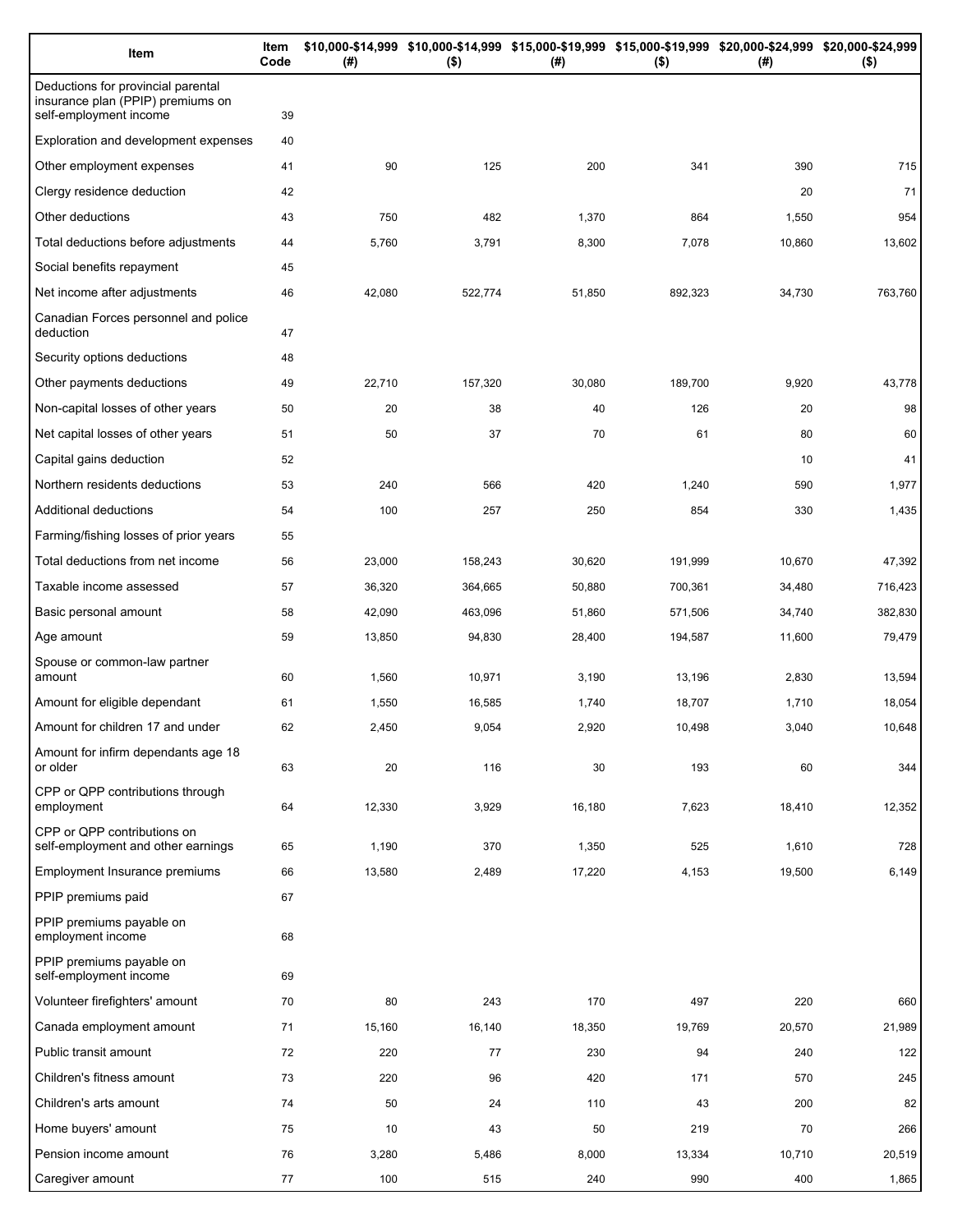| Item                                                                 | Item<br>Code | (#)    | $($ \$) | (#)    | $($ \$) | \$10,000-\$14,999 \$10,000-\$14,999 \$15,000-\$19,999 \$15,000-\$19,999 \$20,000-\$24,999 \$20,000-\$24,999<br>(# ) | $($ \$)      |
|----------------------------------------------------------------------|--------------|--------|---------|--------|---------|---------------------------------------------------------------------------------------------------------------------|--------------|
| Disability amount                                                    | 78           | 1,730  | 13,125  | 1,860  | 14,145  | 1,880                                                                                                               | 14,352       |
| Disability amount transferred from a<br>dependant                    | 79           | 160    | 1,802   | 270    | 2,702   | 390                                                                                                                 | 3,675        |
| Interest paid on student loans                                       | 80           | 290    | 113     | 760    | 292     | 990                                                                                                                 | 433          |
| Tuition, education, and textbook<br>amounts                          | 81           | 2,120  | 2,172   | 3,990  | 14,092  | 3,190                                                                                                               | 17,893       |
| Tuition, education, and textbook<br>amounts transferred from a child | 82           | 10     | 35      | 90     | 302     | 220                                                                                                                 | 954          |
| Amounts transferred from spouse or<br>common-law partner             | 83           | 4,140  | 22,838  | 4,650  | 28,922  | 2,920                                                                                                               | 18,195       |
| Medical expenses                                                     | 84           | 3,910  | 5,602   | 8,540  | 15,704  | 11,980                                                                                                              | 25,128       |
| Total tax credits on personal amounts                                | 85           | 42,090 | 100,463 | 51,860 | 139,840 | 34,740                                                                                                              | 97,584       |
| Allowable charitable donations and<br>government gifts               | 86           | 960    | 471     | 3,900  | 2,695   | 6,570                                                                                                               | 4,669        |
| Eligible cultural and ecological gifts                               | 87           |        |         |        |         | 10                                                                                                                  | 3            |
| Total tax credit on donations and gifts                              | 88           | 940    | 118     | 3,860  | 694     | 6,510                                                                                                               | 1,207        |
| Total federal non-refundable tax credits                             | 89           | 42,090 | 100,581 | 51,860 | 140,534 | 34,740                                                                                                              | 98,791       |
| Federal dividend tax credit                                          | 90           | 240    | 15      | 540    | 62      | 1,000                                                                                                               | 179          |
| Overseas employment tax credit                                       | 91           |        |         |        |         |                                                                                                                     |              |
| Minimum tax carryover                                                | 92           |        |         |        |         | 10                                                                                                                  | 12           |
| Basic federal tax                                                    | 93           | 4,350  | 837     | 13,240 | 7,272   | 20,880                                                                                                              | 19,705       |
| Federal Foreign Tax Credit                                           | 94           |        |         |        |         | 160                                                                                                                 | 5            |
| Federal Political contribution tax credit                            | 95           |        |         |        |         | 10                                                                                                                  | $\mathbf{1}$ |
| <b>Investment Tax Credit</b>                                         | 96           |        |         | 80     | 33      | 90                                                                                                                  | 44           |
| Labour-sponsored funds tax credit                                    | 97           |        |         |        |         |                                                                                                                     |              |
| Alternative minimum tax payable                                      | 98           |        |         |        |         |                                                                                                                     |              |
| Net federal tax                                                      | 99           | 4,330  | 838     | 13,220 | 7,237   | 20,860                                                                                                              | 19,657       |
| CPP contributions on self-employment                                 | 100          | 1,190  | 740     | 1,350  | 1,050   | 1,610                                                                                                               | 1,456        |
| Social Benefits repayment                                            | 101          |        |         |        |         |                                                                                                                     |              |
| <b>Net Provincial Tax</b>                                            | 102          | 5,560  | 1,337   | 14,760 | 5,745   | 26,550                                                                                                              | 18,134       |
| Total tax payable                                                    | 103          | 8,180  | 2,916   | 17,840 | 14,034  | 27,000                                                                                                              | 39,251       |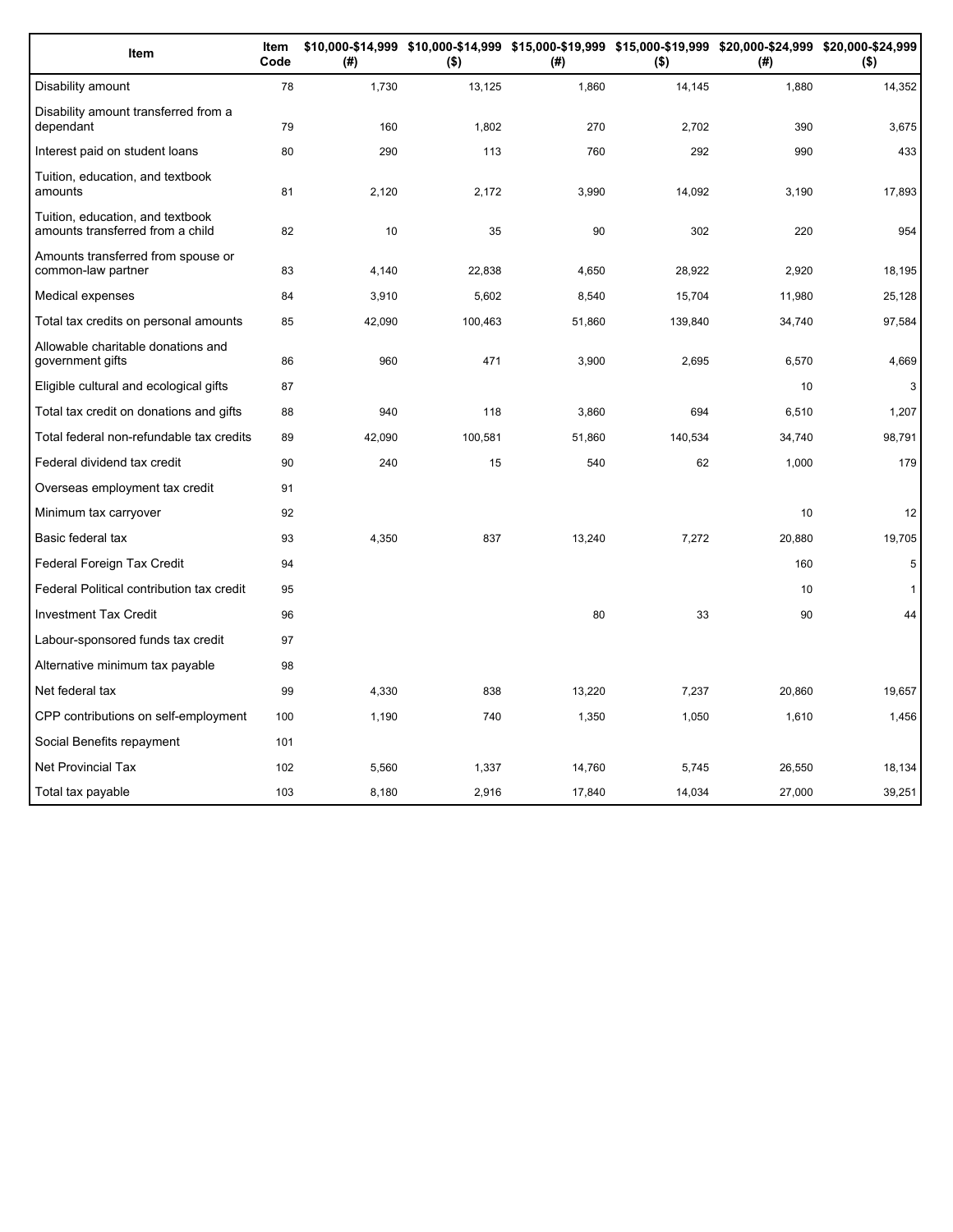| Item                                                                          | Item<br>Code   | (#)    | \$25,000-\$29,999 \$25,000-\$29,999 \$30,000-\$34,999 \$30,000-\$34,999 \$35,000-\$39,999 \$35,000-\$39,999<br>$($ \$) | (#)    | $($ \$) | (#)    | $($ \$) |
|-------------------------------------------------------------------------------|----------------|--------|------------------------------------------------------------------------------------------------------------------------|--------|---------|--------|---------|
| Number of taxable returns                                                     | $\mathbf{1}$   | 26,460 |                                                                                                                        | 25,440 |         | 22,750 |         |
| Number of non-taxable returns                                                 | $\overline{2}$ | 3,160  |                                                                                                                        | 1,230  |         | 500    |         |
| Total number of returns                                                       | 3              | 29,620 |                                                                                                                        | 26,670 |         | 23,240 |         |
| Employment income                                                             | 4              | 19,600 | 390,716                                                                                                                | 18,460 | 437,620 | 16,910 | 497,297 |
| Commissions (from employment)                                                 | 5              | 350    | 1,545                                                                                                                  | 360    | 1,946   | 310    | 2,269   |
| Other employment income                                                       | 6              | 1,870  | 4,155                                                                                                                  | 2,310  | 4,735   | 2,450  | 4,907   |
| Old Age Security pension (OASP)                                               | $\overline{7}$ | 7,140  | 44,709                                                                                                                 | 5,850  | 36,356  | 4,450  | 27,321  |
| CPP or QPP benefits                                                           | 8              | 10,610 | 72,259                                                                                                                 | 9,340  | 65,063  | 7,330  | 53,057  |
| Other pensions or superannuation                                              | 9              | 6,790  | 78,204                                                                                                                 | 6,180  | 94,867  | 5,360  | 107,689 |
| Elected split-pension amount                                                  | 10             | 2,430  | 28,643                                                                                                                 | 2,440  | 29,861  | 1,350  | 17,215  |
| Universal Child Care Benefit (UCCB)                                           | 11             | 1,840  | 2,441                                                                                                                  | 1,510  | 2,085   | 1,270  | 1,700   |
| Employment Insurance and other<br>benefits                                    | 12             | 10,450 | 118,737                                                                                                                | 9,810  | 116,979 | 7,810  | 88,721  |
| Taxable amount of dividends from<br>taxable Canadian corporations             | 13             | 1,560  | 3,184                                                                                                                  | 1,870  | 5,005   | 1,760  | 6,178   |
| Interest and other investment income                                          | 14             | 3,870  | 2,999                                                                                                                  | 4,070  | 3,456   | 3,640  | 3,066   |
| Net partnership income (Limited or<br>non-active partners only)               | 15             |        |                                                                                                                        |        |         |        |         |
| Net rental income                                                             | 16             | 610    | 1,011                                                                                                                  | 700    | 1,193   | 700    | 1,506   |
| Taxable capital gains                                                         | 17             | 850    | 1,113                                                                                                                  | 900    | 1,192   | 880    | 1,435   |
| Registered retirement savings plan<br>income (RRSP)                           | 18             | 1,680  | 6,895                                                                                                                  | 1,890  | 8,807   | 1,850  | 8,506   |
| Other income                                                                  | 19             | 2,680  | 10,266                                                                                                                 | 2,860  | 12,293  | 2,700  | 11,915  |
| Net business income                                                           | 20             | 910    | 9,309                                                                                                                  | 840    | 9,266   | 770    | 8,291   |
| Net professional income                                                       | 21             | 90     | 1,104                                                                                                                  | 90     | 1,017   | 80     | 1,105   |
| Net commission income                                                         | 22             | 140    | 1,275                                                                                                                  | 120    | 1,279   | 130    | 1,684   |
| Net farming income                                                            | 23             | 30     | $-142$                                                                                                                 | 20     | 61      | 30     | 9       |
| Net fishing income                                                            | 24             | 1,110  | 9,890                                                                                                                  | 970    | 10,149  | 840    | 12,552  |
| Workers' compensation benefits                                                | 25             | 1,420  | 16,860                                                                                                                 | 1,320  | 18,011  | 1,070  | 12,573  |
| Social assistance payments                                                    | 26             | 520    | 3,435                                                                                                                  | 260    | 1,776   | 110    | 722     |
| Net federal supplements                                                       | 27             | 1,750  | 4,080                                                                                                                  | 680    | 1,688   | 370    | 947     |
| Total income assessed                                                         | 28             | 29,620 | 813,455                                                                                                                | 26,670 | 865,647 | 23,240 | 871,497 |
| Registered pension plan contributions<br>(RPP)                                | 29             | 2,650  | 2,618                                                                                                                  | 3,550  | 4,499   | 5,480  | 9,441   |
| RRSP deduction                                                                | 30             | 2,350  | 4,367                                                                                                                  | 3,030  | 6,039   | 3,520  | 7,978   |
| Deduction for elected split-pension<br>amount                                 | 31             | 1,770  | 7,382                                                                                                                  | 2,030  | 11,456  | 2,250  | 16,815  |
| Annual union, professional, or like<br>dues                                   | 32             | 6,230  | 1,856                                                                                                                  | 6,430  | 2,268   | 7,200  | 3,255   |
| Child care expenses                                                           | 33             | 990    | 3,287                                                                                                                  | 1,090  | 3,958   | 1,070  | 4,375   |
| Business investment loss                                                      | 34             |        |                                                                                                                        |        |         |        |         |
| Moving expenses                                                               | 35             | 130    | 352                                                                                                                    | 130    | 410     | 110    | 374     |
| Support payments made                                                         | 36             | 20     | 92                                                                                                                     | 20     | 107     | 20     | 97      |
| Carrying charges and interest<br>expenses                                     | 37             | 680    | 465                                                                                                                    | 850    | 569     | 900    | 742     |
| Deductions for CPP/QPP contributions<br>on self-employment and other earnings | 38             | 1,670  | 832                                                                                                                    | 1,470  | 871     | 1,320  | 992     |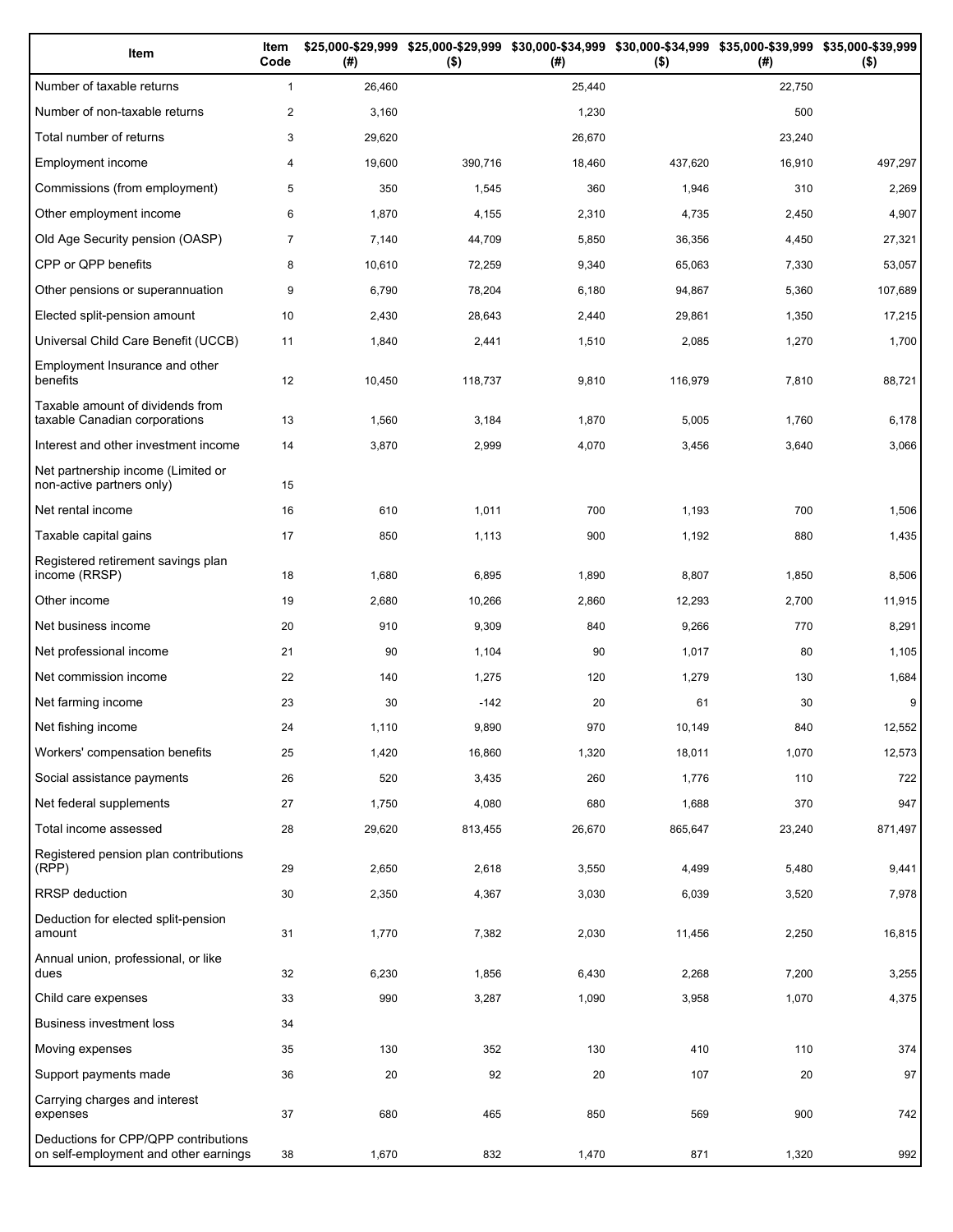| Item                                                                                              | Item<br>Code | (#)    | $($ \$) | \$25,000-\$29,999 \$25,000-\$29,999 \$30,000-\$34,999 \$30,000-\$34,999 \$35,000-\$39,999 \$35,000-\$39,999<br>(#) | $($ \$) | (# )   | $($ \$) |
|---------------------------------------------------------------------------------------------------|--------------|--------|---------|--------------------------------------------------------------------------------------------------------------------|---------|--------|---------|
| Deductions for provincial parental<br>insurance plan (PPIP) premiums on<br>self-employment income | 39           |        |         |                                                                                                                    |         |        |         |
| Exploration and development expenses                                                              | 40           |        |         |                                                                                                                    |         |        |         |
| Other employment expenses                                                                         | 41           | 600    | 1,325   | 770                                                                                                                | 2,031   | 740    | 2,161   |
| Clergy residence deduction                                                                        | 42           | 60     | 374     | 90                                                                                                                 | 675     | 50     | 406     |
| Other deductions                                                                                  | 43           | 1,500  | 909     | 1,420                                                                                                              | 878     | 1,280  | 959     |
| Total deductions before adjustments                                                               | 44           | 13,050 | 23,945  | 13,850                                                                                                             | 33,835  | 14,630 | 47,604  |
| Social benefits repayment                                                                         | 45           |        |         |                                                                                                                    |         |        |         |
| Net income after adjustments                                                                      | 46           | 29,620 | 789,554 | 26,660                                                                                                             | 831,824 | 23,240 | 823,893 |
| Canadian Forces personnel and police<br>deduction                                                 | 47           |        |         |                                                                                                                    |         |        |         |
| Security options deductions                                                                       | 48           |        |         |                                                                                                                    |         |        |         |
| Other payments deductions                                                                         | 49           | 3,560  | 24,402  | 2,210                                                                                                              | 21,475  | 1,520  | 14,241  |
| Non-capital losses of other years                                                                 | 50           | 30     | 170     | 20                                                                                                                 | 113     | 20     | 77      |
| Net capital losses of other years                                                                 | 51           | 130    | 84      | 140                                                                                                                | 127     | 160    | 131     |
| Capital gains deduction                                                                           | 52           | 20     | 95      | 10                                                                                                                 | 85      | 20     | 159     |
| Northern residents deductions                                                                     | 53           | 730    | 2,728   | 760                                                                                                                | 3,035   | 680    | 2,748   |
| Additional deductions                                                                             | 54           | 250    | 1,448   | 160                                                                                                                | 1,113   | 120    | 1,093   |
| Farming/fishing losses of prior years                                                             | 55           |        |         |                                                                                                                    |         |        |         |
| Total deductions from net income                                                                  | 56           | 4,590  | 28,929  | 3,220                                                                                                              | 25,967  | 2,470  | 18,460  |
| Taxable income assessed                                                                           | 57           | 29,470 | 760,723 | 26,500                                                                                                             | 805,905 | 23,190 | 805,441 |
| Basic personal amount                                                                             | 58           | 29,620 | 326,632 | 26,670                                                                                                             | 294,001 | 23,240 | 256,437 |
| Age amount                                                                                        | 59           | 7,150  | 49,026  | 5,870                                                                                                              | 40,179  | 4,460  | 29,423  |
| Spouse or common-law partner<br>amount                                                            | 60           | 2,280  | 13,524  | 1,770                                                                                                              | 11,267  | 1,500  | 10,033  |
| Amount for eligible dependant                                                                     | 61           | 1,540  | 16,268  | 1,180                                                                                                              | 12,339  | 940    | 9,856   |
| Amount for children 17 and under                                                                  | 62           | 3,150  | 11,036  | 3,030                                                                                                              | 10,583  | 2,940  | 10,401  |
| Amount for infirm dependants age 18<br>or older                                                   | 63           | 40     | 240     | 40                                                                                                                 | 206     | 40     | 213     |
| CPP or QPP contributions through<br>employment                                                    | 64           | 18,520 | 15,848  | 17,470                                                                                                             | 18,252  | 16,110 | 21,456  |
| CPP or QPP contributions on<br>self-employment and other earnings                                 | 65           | 1,670  | 832     | 1,470                                                                                                              | 871     | 1,320  | 992     |
| Employment Insurance premiums                                                                     | 66           | 19,420 | 7,472   | 18,210                                                                                                             | 8,278   | 16,760 | 9,403   |
| PPIP premiums paid                                                                                | 67           |        |         |                                                                                                                    |         |        |         |
| PPIP premiums payable on<br>employment income                                                     | 68           |        |         |                                                                                                                    |         |        |         |
| PPIP premiums payable on<br>self-employment income                                                | 69           |        |         |                                                                                                                    |         |        |         |
| Volunteer firefighters' amount                                                                    | 70           | 340    | 1,005   | 380                                                                                                                | 1,148   | 410    | 1,221   |
| Canada employment amount                                                                          | 71           | 20,720 | 21,941  | 19,820                                                                                                             | 20,778  | 18,230 | 19,102  |
| Public transit amount                                                                             | 72           | 210    | 102     | 160                                                                                                                | 70      | 110    | 51      |
| Children's fitness amount                                                                         | 73           | 760    | 331     | 970                                                                                                                | 451     | 1,040  | 494     |
| Children's arts amount                                                                            | 74           | 200    | 87      | 300                                                                                                                | 131     | 370    | 167     |
| Home buyers' amount                                                                               | 75           | 110    | 484     | 160                                                                                                                | 706     | 190    | 823     |
| Pension income amount                                                                             | 76           | 8,370  | 16,517  | 7,560                                                                                                              | 14,959  | 6,160  | 12,198  |
| Caregiver amount                                                                                  | 77           | 490    | 2,390   | 480                                                                                                                | 2,337   | 450    | 2,146   |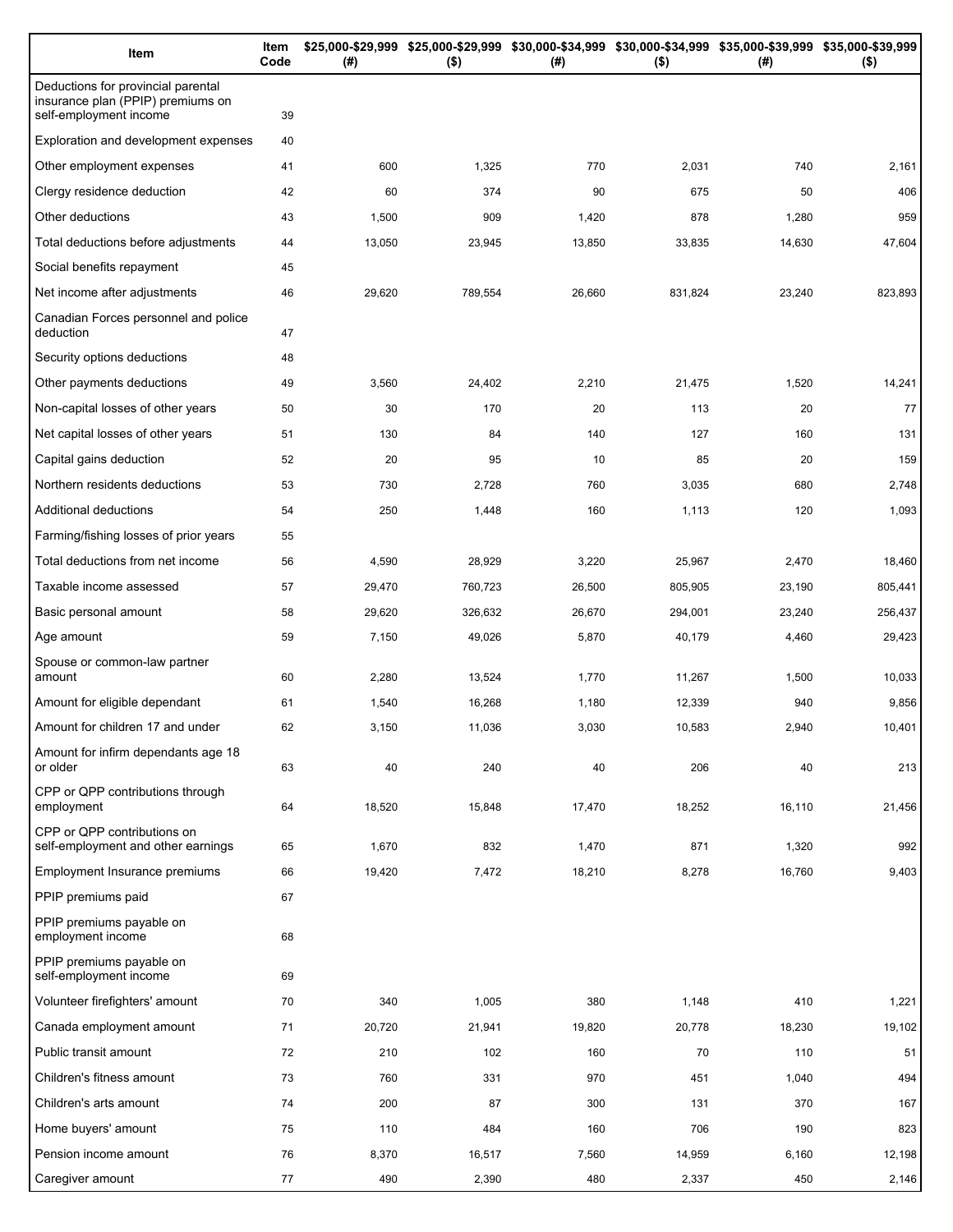| Item                                                                 | Item<br>Code | (#)    | \$25,000-\$29,999 \$25,000-\$29,999 \$30,000-\$34,999 \$30,000-\$34,999 \$35,000-\$39,999 \$35,000-\$39,999<br>$($ \$) | (#)    | $($ \$)        | (# )   | $($ \$) |
|----------------------------------------------------------------------|--------------|--------|------------------------------------------------------------------------------------------------------------------------|--------|----------------|--------|---------|
| Disability amount                                                    | 78           | 1,550  | 11,881                                                                                                                 | 1,370  | 10,553         | 1,000  | 7,727   |
| Disability amount transferred from a<br>dependant                    | 79           | 440    | 4,090                                                                                                                  | 450    | 4,255          | 430    | 4,126   |
| Interest paid on student loans                                       | 80           | 1,230  | 533                                                                                                                    | 1,310  | 609            | 1,280  | 623     |
| Tuition, education, and textbook<br>amounts                          | 81           | 2,720  | 17,497                                                                                                                 | 2,230  | 14,522         | 1,840  | 12,362  |
| Tuition, education, and textbook<br>amounts transferred from a child | 82           | 300    | 1,251                                                                                                                  | 370    | 1,632          | 480    | 2,123   |
| Amounts transferred from spouse or<br>common-law partner             | 83           | 2,280  | 13,704                                                                                                                 | 1,610  | 8,858          | 1,210  | 5,828   |
| Medical expenses                                                     | 84           | 11,340 | 25,338                                                                                                                 | 9,870  | 22,592         | 8,180  | 18,703  |
| Total tax credits on personal amounts                                | 85           | 29,620 | 83,706                                                                                                                 | 26,670 | 74,938         | 23,240 | 65,389  |
| Allowable charitable donations and<br>government gifts               | 86           | 6,550  | 5,022                                                                                                                  | 6,600  | 5,263          | 6,320  | 5,243   |
| Eligible cultural and ecological gifts                               | 87           |        |                                                                                                                        |        |                |        |         |
| Total tax credit on donations and gifts                              | 88           | 6,470  | 1,313                                                                                                                  | 6,490  | 1,385          | 6,240  | 1,387   |
| Total federal non-refundable tax credits                             | 89           | 29,620 | 85,020                                                                                                                 | 26,670 | 76,323         | 23,240 | 66,776  |
| Federal dividend tax credit                                          | 90           | 1,350  | 305                                                                                                                    | 1,770  | 525            | 1,700  | 675     |
| Overseas employment tax credit                                       | 91           |        |                                                                                                                        |        |                |        |         |
| Minimum tax carryover                                                | 92           | 20     | 16                                                                                                                     | 20     | 25             | 30     | 49      |
| Basic federal tax                                                    | 93           | 23,350 | 33,514                                                                                                                 | 23,550 | 46,399         | 21,610 | 54,456  |
| Federal Foreign Tax Credit                                           | 94           | 260    | 13                                                                                                                     | 330    | 31             | 310    | 21      |
| Federal Political contribution tax credit                            | 95           | 20     | 4                                                                                                                      | 30     | $\overline{4}$ | 50     | 5       |
| <b>Investment Tax Credit</b>                                         | 96           | 80     | 44                                                                                                                     | 80     | 55             | 60     | 40      |
| Labour-sponsored funds tax credit                                    | 97           |        |                                                                                                                        |        |                |        |         |
| Alternative minimum tax payable                                      | 98           |        |                                                                                                                        |        |                |        |         |
| Net federal tax                                                      | 99           | 23,330 | 33,457                                                                                                                 | 23,530 | 46,310         | 21,600 | 54,391  |
| CPP contributions on self-employment                                 | 100          | 1,670  | 1,663                                                                                                                  | 1,470  | 1,741          | 1,320  | 1,984   |
| Social Benefits repayment                                            | 101          |        |                                                                                                                        |        |                |        |         |
| <b>Net Provincial Tax</b>                                            | 102          | 25,850 | 25,982                                                                                                                 | 25,310 | 33,226         | 22,680 | 39,435  |
| Total tax payable                                                    | 103          | 26.460 | 61.104                                                                                                                 | 25.440 | 81,279         | 22.750 | 95,812  |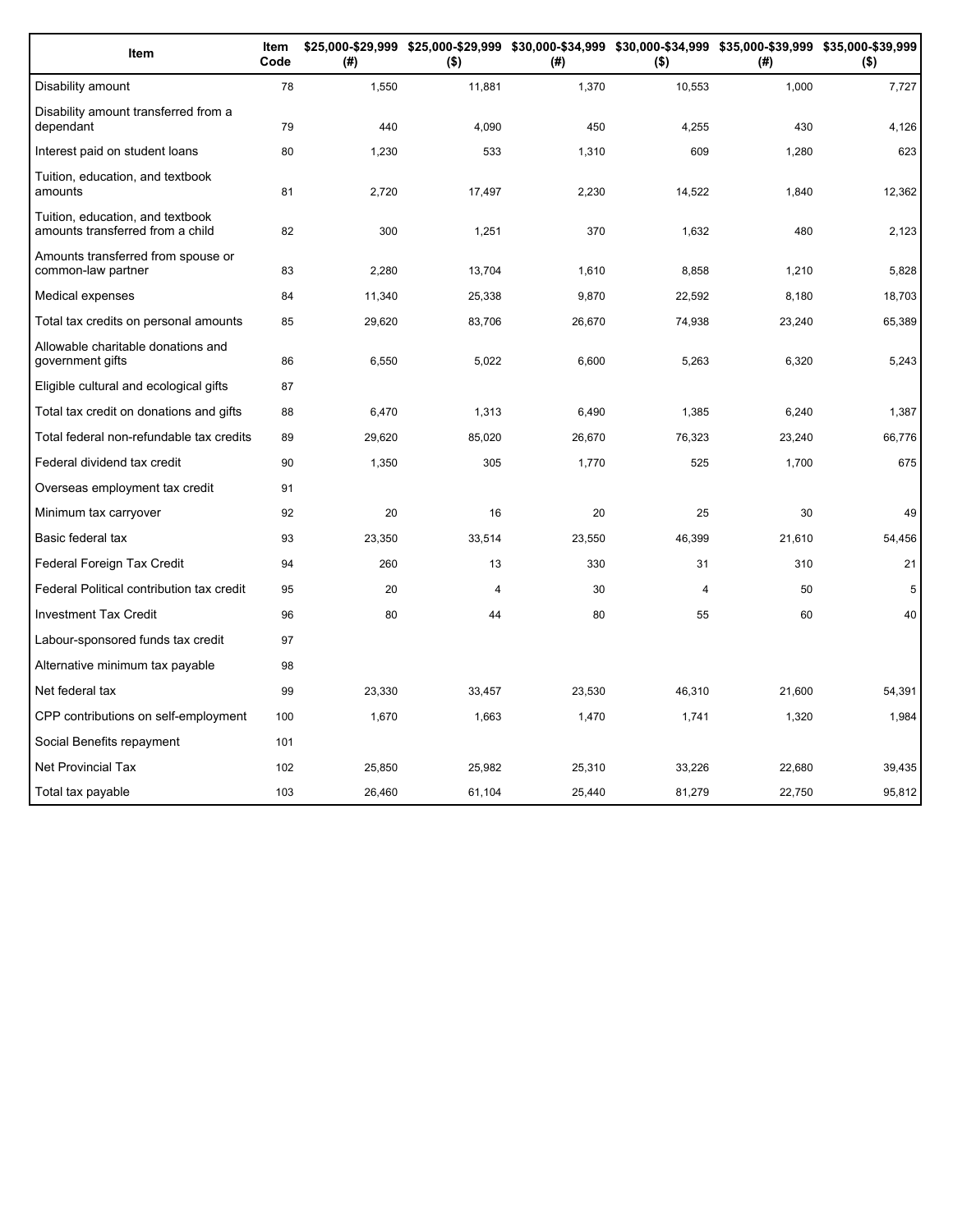| Item                                                                                           | Item<br>Code   | (#)    | \$40,000-\$44,999 \$40,000-\$44,999 \$45,000-\$49,999 \$45,000-\$49,999<br>$($ \$) | (#)    | $($ \$) | \$50,000-<br>\$54,999<br>(# ) | \$50,000-<br>\$54,999<br>$($ \$) |
|------------------------------------------------------------------------------------------------|----------------|--------|------------------------------------------------------------------------------------|--------|---------|-------------------------------|----------------------------------|
| Number of taxable returns                                                                      | $\mathbf{1}$   | 21,920 |                                                                                    | 17,320 |         | 14,700                        |                                  |
| Number of non-taxable returns                                                                  | 2              | 230    |                                                                                    | 100    |         | 70                            |                                  |
| Total number of returns                                                                        | 3              | 22,150 |                                                                                    | 17,420 |         | 14,770                        |                                  |
| Employment income                                                                              | 4              | 16,360 | 567,351                                                                            | 13,470 | 529,471 | 11,910                        | 527,670                          |
| Commissions (from employment)                                                                  | 5              | 280    | 2,187                                                                              | 270    | 3,387   | 220                           | 3,259                            |
| Other employment income                                                                        | 6              | 2,690  | 6,120                                                                              | 2,520  | 4,448   | 2,290                         | 4,040                            |
| Old Age Security pension (OASP)                                                                | $\overline{7}$ | 4,030  | 24,748                                                                             | 2,780  | 16,969  | 2,110                         | 12,758                           |
| CPP or QPP benefits                                                                            | 8              | 6,900  | 49,334                                                                             | 4,980  | 35,919  | 3,870                         | 28,407                           |
| Other pensions or superannuation                                                               | 9              | 5,340  | 128,479                                                                            | 3,900  | 109,086 | 3,110                         | 94,295                           |
| Elected split-pension amount                                                                   | 10             | 1,790  | 20,985                                                                             | 840    | 9,410   | 610                           | 6,971                            |
| Universal Child Care Benefit (UCCB)                                                            | 11             | 1,170  | 1,586                                                                              | 920    | 1,227   | 730                           | 987                              |
| Employment Insurance and other benefits                                                        | 12             | 6,140  | 67,208                                                                             | 4,820  | 50,621  | 3,630                         | 36,053                           |
| Taxable amount of dividends from taxable Canadian<br>corporations                              | 13             | 2,020  | 6,578                                                                              | 1,760  | 6,807   | 1,720                         | 8,458                            |
| Interest and other investment income                                                           | 14             | 3,960  | 3,786                                                                              | 3,140  | 3,106   | 2,830                         | 2,899                            |
| Net partnership income (Limited or non-active<br>partners only)                                | 15             |        |                                                                                    |        |         |                               |                                  |
| Net rental income                                                                              | 16             | 840    | 1,540                                                                              | 800    | 1,773   | 760                           | 1,651                            |
| Taxable capital gains                                                                          | 17             | 1,070  | 1,884                                                                              | 920    | 1,662   | 880                           | 2,138                            |
| Registered retirement savings plan income (RRSP)                                               | 18             | 1,920  | 9,366                                                                              | 1,740  | 9,254   | 1,540                         | 8,023                            |
| Other income                                                                                   | 19             | 2,820  | 12,765                                                                             | 2,410  | 10,998  | 2,100                         | 10,369                           |
| Net business income                                                                            | 20             | 750    | 8,267                                                                              | 620    | 7,007   | 530                           | 6,854                            |
| Net professional income                                                                        | 21             | 90     | 1,173                                                                              | 80     | 1,353   | 70                            | 1,071                            |
| Net commission income                                                                          | 22             | 130    | 2,029                                                                              | 120    | 2,238   | 100                           | 1,835                            |
| Net farming income                                                                             | 23             | 30     | 39                                                                                 | 10     | 79      | 10                            | $-31$                            |
| Net fishing income                                                                             | 24             | 830    | 15,523                                                                             | 690    | 15,489  | 440                           | 11,094                           |
| Workers' compensation benefits                                                                 | 25             | 740    | 7,460                                                                              | 580    | 4,951   | 430                           | 4,207                            |
| Social assistance payments                                                                     | 26             | 70     | 493                                                                                | 40     | 219     | 40                            | 161                              |
| Net federal supplements                                                                        | 27             | 220    | 492                                                                                | 100    | 222     | 70                            | 177                              |
| Total income assessed                                                                          | 28             | 22,150 | 940,084                                                                            | 17,420 | 826,337 | 14,770                        | 773,814                          |
| Registered pension plan contributions (RPP)                                                    | 29             | 6,910  | 14,939                                                                             | 6,050  | 14,934  | 5,790                         | 16,137                           |
| RRSP deduction                                                                                 | 30             | 3,840  | 9,992                                                                              | 3,710  | 10,877  | 3,700                         | 12,626                           |
| Deduction for elected split-pension amount                                                     | 31             | 2,180  | 19,692                                                                             | 1,980  | 20,603  | 1,620                         | 19,328                           |
| Annual union, professional, or like dues                                                       | 32             | 8,040  | 4,220                                                                              | 6,910  | 4,168   | 6,290                         | 4,194                            |
| Child care expenses                                                                            | 33             | 1,120  | 4,903                                                                              | 990    | 4,651   | 880                           | 4,303                            |
| <b>Business investment loss</b>                                                                | 34             |        |                                                                                    |        |         |                               |                                  |
| Moving expenses                                                                                | 35             | 70     | 292                                                                                | 90     | 390     | 90                            | 313                              |
| Support payments made                                                                          | 36             | 40     | 276                                                                                | 20     | 138     | 30                            | 190                              |
| Carrying charges and interest expenses                                                         | 37             | 1,020  | 813                                                                                | 930    | 919     | 860                           | 964                              |
| Deductions for CPP/QPP contributions on<br>self-employment and other earnings                  | 38             | 1,290  | 1,160                                                                              | 1,100  | 1,129   | 760                           | 903                              |
| Deductions for provincial parental insurance plan<br>(PPIP) premiums on self-employment income | 39             |        |                                                                                    |        |         |                               |                                  |
| Exploration and development expenses                                                           | 40             |        |                                                                                    |        |         |                               |                                  |
| Other employment expenses                                                                      | 41             | 770    | 2,399                                                                              | 770    | 2,646   | 740                           | 2,890                            |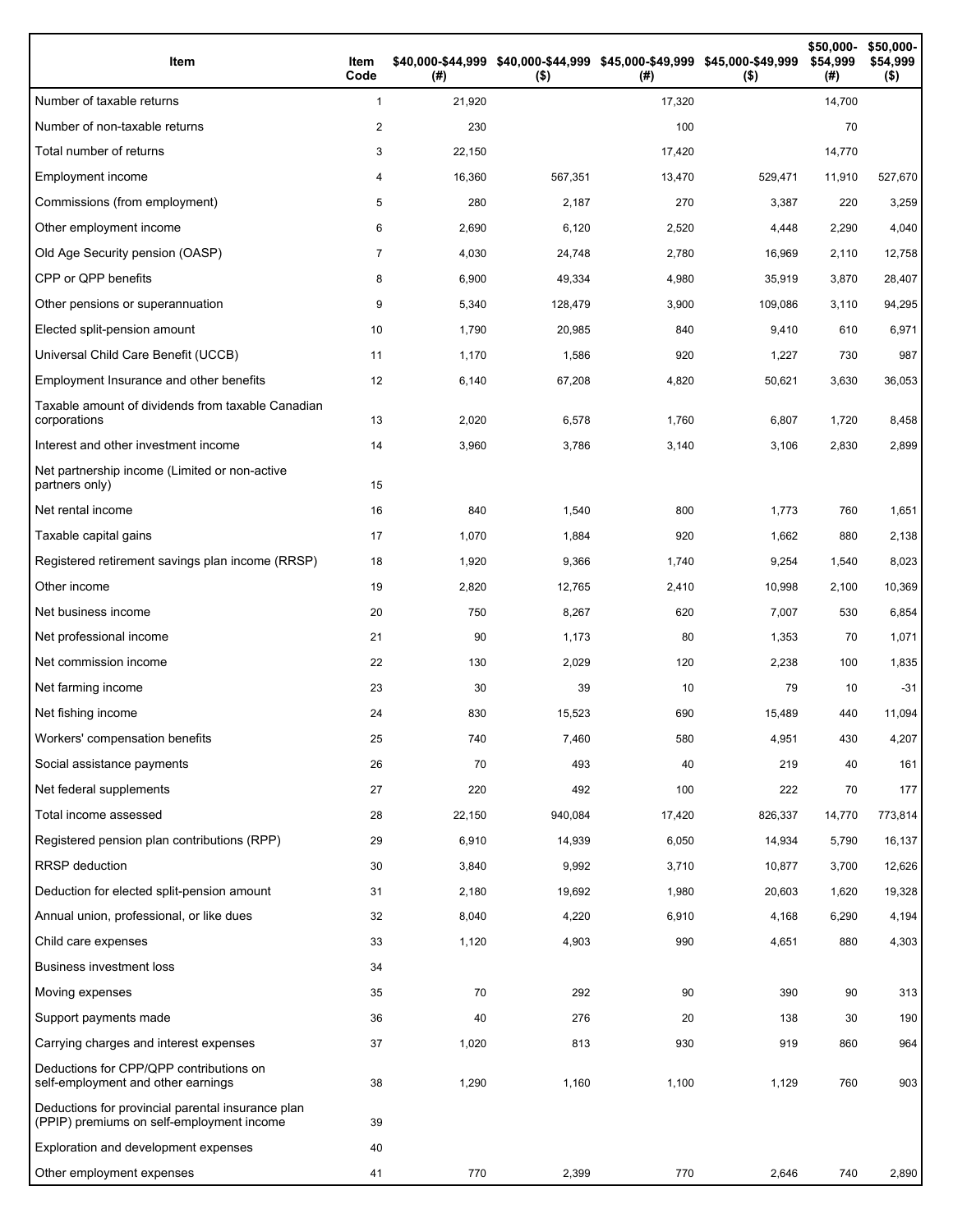| Item                                                                 | Item<br>Code | (# )   | \$40,000-\$44,999 \$40,000-\$44,999 \$45,000-\$49,999 \$45,000-\$49,999<br>$($ \$) | (# )   | $($ \$) | \$50,000-<br>\$54,999<br>(#) | \$50,000-<br>\$54,999<br>$($ \$) |
|----------------------------------------------------------------------|--------------|--------|------------------------------------------------------------------------------------|--------|---------|------------------------------|----------------------------------|
| Clergy residence deduction                                           | 42           | 60     | 384                                                                                | 70     | 501     | 70                           | 701                              |
| Other deductions                                                     | 43           | 950    | 756                                                                                | 700    | 806     | 600                          | 564                              |
| Total deductions before adjustments                                  | 44           | 15,270 | 59,873                                                                             | 13,170 | 61,807  | 11,750                       | 63,162                           |
| Social benefits repayment                                            | 45           |        |                                                                                    |        |         |                              |                                  |
| Net income after adjustments                                         | 46           | 22,150 | 880,213                                                                            | 17,420 | 764,534 | 14,770                       | 710,652                          |
| Canadian Forces personnel and police deduction                       | 47           |        |                                                                                    |        |         |                              |                                  |
| Security options deductions                                          | 48           |        |                                                                                    |        |         |                              |                                  |
| Other payments deductions                                            | 49           | 1,010  | 8,446                                                                              | 720    | 5,392   | 520                          | 4,545                            |
| Non-capital losses of other years                                    | 50           | 10     | 112                                                                                | 20     | 104     |                              |                                  |
| Net capital losses of other years                                    | 51           | 170    | 135                                                                                | 160    | 197     | 160                          | 182                              |
| Capital gains deduction                                              | 52           | 30     | 354                                                                                | 20     | 272     | 20                           | 358                              |
| Northern residents deductions                                        | 53           | 620    | 2,531                                                                              | 590    | 2,557   | 590                          | 2,740                            |
| Additional deductions                                                | 54           | 100    | 1,134                                                                              | 60     | 642     | 30                           | 225                              |
| Farming/fishing losses of prior years                                | 55           |        |                                                                                    |        |         |                              |                                  |
| Total deductions from net income                                     | 56           | 1,900  | 12,739                                                                             | 1,540  | 9,174   | 1,300                        | 8,103                            |
| Taxable income assessed                                              | 57           | 22,120 | 867,483                                                                            | 17,400 | 755,364 | 14,770                       | 702,549                          |
| Basic personal amount                                                | 58           | 22,150 | 244,414                                                                            | 17,420 | 192,209 | 14,770                       | 163,018                          |
| Age amount                                                           | 59           | 4,050  | 24,530                                                                             | 2,790  | 15,854  | 2,120                        | 10,878                           |
| Spouse or common-law partner amount                                  | 60           | 1,270  | 8,616                                                                              | 1,050  | 7,179   | 970                          | 6,903                            |
| Amount for eligible dependant                                        | 61           | 770    | 8,021                                                                              | 600    | 6,227   | 480                          | 4,944                            |
| Amount for children 17 and under                                     | 62           | 2,810  | 9,929                                                                              | 2,520  | 8,851   | 2,310                        | 8,253                            |
| Amount for infirm dependants age 18 or older                         | 63           | 30     | 176                                                                                | 30     | 152     | 20                           | 122                              |
| CPP or QPP contributions through employment                          | 64           | 15,500 | 24,882                                                                             | 12,820 | 23,575  | 11,380                       | 23,355                           |
| CPP or QPP contributions on self-employment and<br>other earnings    | 65           | 1,290  | 1,160                                                                              | 1,100  | 1,129   | 760                          | 903                              |
| Employment Insurance premiums                                        | 66           | 16,140 | 10,646                                                                             | 13,330 | 9,888   | 11,620                       | 9,200                            |
| PPIP premiums paid                                                   | 67           |        |                                                                                    |        |         |                              |                                  |
| PPIP premiums payable on employment income                           | 68           |        |                                                                                    |        |         |                              |                                  |
| PPIP premiums payable on self-employment income                      | 69           |        |                                                                                    |        |         |                              |                                  |
| Volunteer firefighters' amount                                       | 70           | 420    | 1,266                                                                              | 330    | 987     | 290                          | 879                              |
| Canada employment amount                                             | 71           | 17,760 | 18,522                                                                             | 14,400 | 15,171  | 12,630                       | 13,401                           |
| Public transit amount                                                | 72           | 110    | 58                                                                                 | 70     | 31      | 70                           | 32                               |
| Children's fitness amount                                            | 73           | 1,180  | 566                                                                                | 1,160  | 563     | 1,060                        | 539                              |
| Children's arts amount                                               | 74           | 380    | 167                                                                                | 400    | 178     | 420                          | 192                              |
| Home buyers' amount                                                  | 75           | 220    | 958                                                                                | 190    | 850     | 160                          | 685                              |
| Pension income amount                                                | 76           | 6,140  | 12,172                                                                             | 4,440  | 8,781   | 3,500                        | 6,912                            |
| Caregiver amount                                                     | 77           | 430    | 2,115                                                                              | 320    | 1,621   | 260                          | 1,309                            |
| Disability amount                                                    | 78           | 820    | 6,319                                                                              | 510    | 3,956   | 420                          | 3,217                            |
| Disability amount transferred from a dependant                       | 79           | 450    | 4,351                                                                              | 340    | 3,365   | 320                          | 3,156                            |
| Interest paid on student loans                                       | 80           | 1,230  | 607                                                                                | 1,020  | 561     | 910                          | 557                              |
| Tuition, education, and textbook amounts                             | 81           | 1,550  | 9,416                                                                              | 1,160  | 6,580   | 920                          | 5,069                            |
| Tuition, education, and textbook amounts transferred<br>from a child | 82           | 570    | 2,518                                                                              | 530    | 2,317   | 490                          | 2,194                            |
| Amounts transferred from spouse or common-law<br>partner             | 83           | 750    | 3,922                                                                              | 520    | 2,737   | 440                          | 2,365                            |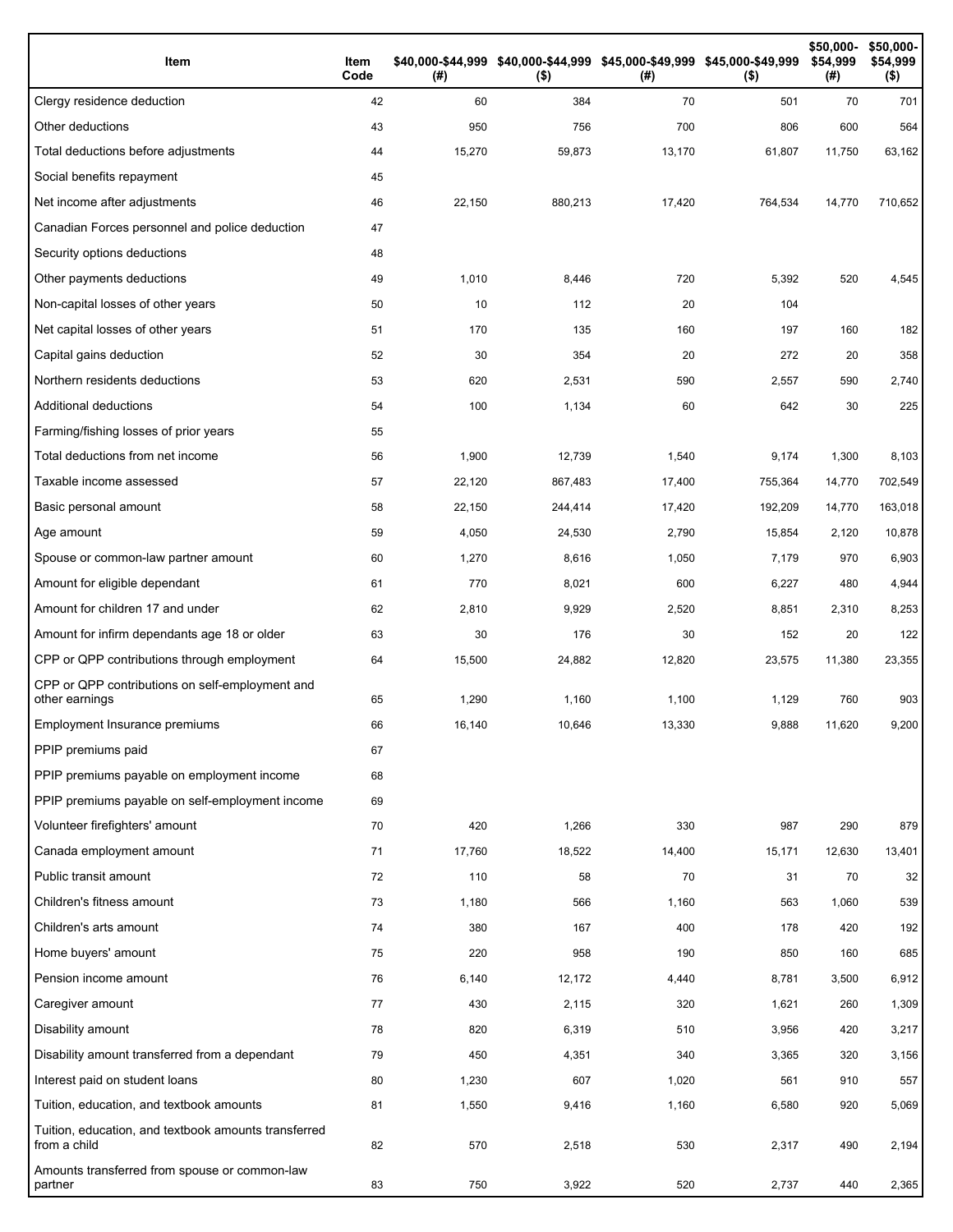| <b>Item</b>                                         | Item<br>Code | \$40.000-\$44.999<br>(#) | $($ \$)        | \$40,000-\$44,999 \$45,000-\$49,999 \$45,000-\$49,999<br>(#) | $($ \$) | \$50,000-<br>\$54.999<br>(#) | \$50,000-<br>\$54,999<br>$($ \$) |
|-----------------------------------------------------|--------------|--------------------------|----------------|--------------------------------------------------------------|---------|------------------------------|----------------------------------|
| Medical expenses                                    | 84           | 7,920                    | 18,070         | 5,480                                                        | 12,550  | 4,070                        | 9,302                            |
| Total tax credits on personal amounts               | 85           | 22,150                   | 62,011         | 17,420                                                       | 48,797  | 14,770                       | 41,608                           |
| Allowable charitable donations and government gifts | 86           | 6,320                    | 5,536          | 5,310                                                        | 4,728   | 4,590                        | 4,385                            |
| Eligible cultural and ecological gifts              | 87           |                          |                |                                                              |         |                              |                                  |
| Total tax credit on donations and gifts             | 88           | 6,260                    | 1,473          | 5,240                                                        | 1,261   | 4,540                        | 1,181                            |
| Total federal non-refundable tax credits            | 89           | 22,150                   | 63,484         | 17,420                                                       | 50,058  | 14,770                       | 42,789                           |
| Federal dividend tax credit                         | 90           | 1,990                    | 802            | 1,770                                                        | 895     | 1,720                        | 1,098                            |
| Overseas employment tax credit                      | 91           |                          |                |                                                              |         |                              |                                  |
| Minimum tax carryover                               | 92           | 20                       | 33             | 10                                                           | 24      | 20                           | 64                               |
| Basic federal tax                                   | 93           | 21,400                   | 66,438         | 17,060                                                       | 64,629  | 14,520                       | 66,836                           |
| Federal Foreign Tax Credit                          | 94           | 410                      | 24             | 370                                                          | 30      | 350                          | 38                               |
| Federal Political contribution tax credit           | 95           | 60                       | $\overline{7}$ | 50                                                           | 6       | 50                           | $\overline{7}$                   |
| <b>Investment Tax Credit</b>                        | 96           | 60                       | 52             | 30                                                           | 31      | 40                           | 42                               |
| Labour-sponsored funds tax credit                   | 97           |                          |                |                                                              |         |                              |                                  |
| Alternative minimum tax payable                     | 98           |                          |                |                                                              |         |                              |                                  |
| Net federal tax                                     | 99           | 21,390                   | 66,356         | 17,060                                                       | 64,563  | 14,520                       | 66,750                           |
| CPP contributions on self-employment                | 100          | 1,290                    | 2,321          | 1,100                                                        | 2,258   | 760                          | 1,805                            |
| Social Benefits repayment                           | 101          |                          |                |                                                              |         |                              |                                  |
| <b>Net Provincial Tax</b>                           | 102          | 21,900                   | 49,139         | 17,310                                                       | 47,304  | 14,690                       | 47,442                           |
| Total tax payable                                   | 103          | 21,920                   | 117,821        | 17,320                                                       | 114,126 | 14,700                       | 116,001                          |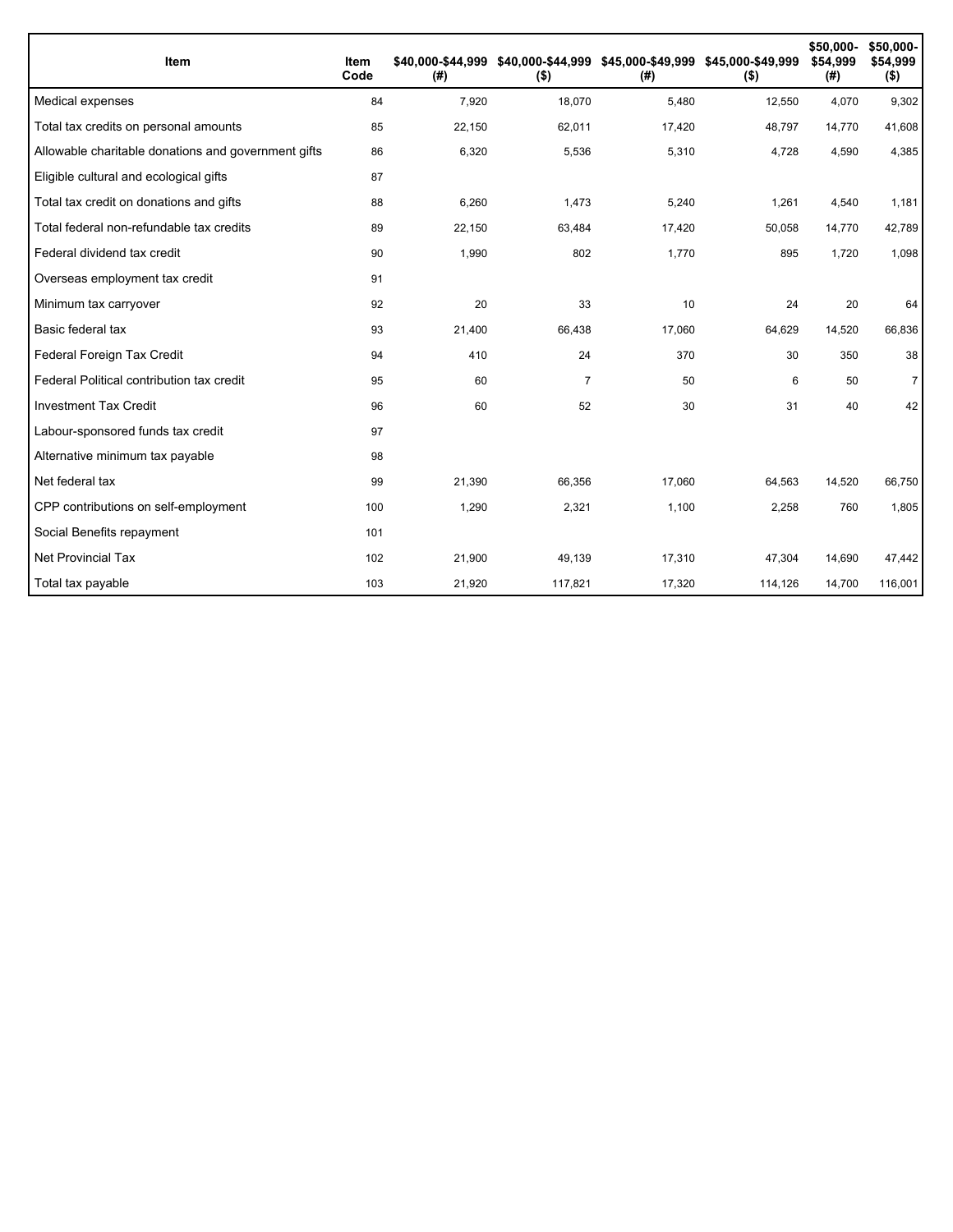| Item                                                                          | Item<br>Code   | (#)    | \$55,000-\$59,999 \$55,000-\$59,999 \$60,000-\$69,999 \$60,000-\$69,999 \$70,000-\$79,999 \$70,000-\$79,999<br>$($ \$) | (# )   | $($ \$)   | (# )   | $($ \$)   |
|-------------------------------------------------------------------------------|----------------|--------|------------------------------------------------------------------------------------------------------------------------|--------|-----------|--------|-----------|
| Number of taxable returns                                                     | $\mathbf{1}$   | 12,410 |                                                                                                                        | 19,440 |           | 15,780 |           |
| Number of non-taxable returns                                                 | $\overline{c}$ | 50     |                                                                                                                        | 60     |           | 20     |           |
| Total number of returns                                                       | 3              | 12,450 |                                                                                                                        | 19,500 |           | 15,800 |           |
| Employment income                                                             | 4              | 10,450 | 511,426                                                                                                                | 16,920 | 948,324   | 14,330 | 954,414   |
| Commissions (from employment)                                                 | 5              | 200    | 3,594                                                                                                                  | 350    | 7,480     | 240    | 6,856     |
| Other employment income                                                       | 6              | 1,900  | 3,597                                                                                                                  | 3,340  | 6,750     | 3,180  | 5,229     |
| Old Age Security pension (OASP)                                               | $\overline{7}$ | 1,530  | 9,221                                                                                                                  | 1,990  | 11,919    | 1,360  | 8,105     |
| CPP or QPP benefits                                                           | 8              | 2,970  | 21,998                                                                                                                 | 4,060  | 30,226    | 2,640  | 20,106    |
| Other pensions or superannuation                                              | 9              | 2,390  | 76,272                                                                                                                 | 3,320  | 112,147   | 2,130  | 76,028    |
| Elected split-pension amount                                                  | 10             | 480    | 5,326                                                                                                                  | 790    | 9,741     | 590    | 7,975     |
| Universal Child Care Benefit (UCCB)                                           | 11             | 620    | 826                                                                                                                    | 880    | 1,272     | 750    | 1,019     |
| Employment Insurance and other<br>benefits                                    | 12             | 3,000  | 28,674                                                                                                                 | 4,380  | 39,696    | 3,100  | 26,145    |
| Taxable amount of dividends from<br>taxable Canadian corporations             | 13             | 1,510  | 7,913                                                                                                                  | 2,580  | 15,982    | 2,110  | 13,999    |
| Interest and other investment income                                          | 14             | 2,390  | 2,478                                                                                                                  | 3,910  | 4,627     | 3,280  | 3,646     |
| Net partnership income (Limited or<br>non-active partners only)               | 15             |        |                                                                                                                        |        |           |        |           |
| Net rental income                                                             | 16             | 720    | 1,778                                                                                                                  | 1,250  | 2,780     | 1,050  | 1,918     |
| Taxable capital gains                                                         | 17             | 780    | 2,086                                                                                                                  | 1,350  | 4,588     | 1,100  | 4,140     |
| Registered retirement savings plan<br>income (RRSP)                           | 18             | 1,410  | 7,556                                                                                                                  | 2,370  | 14,111    | 1,890  | 10,877    |
| Other income                                                                  | 19             | 1,850  | 9,849                                                                                                                  | 2,990  | 16,287    | 2,410  | 13,459    |
| Net business income                                                           | 20             | 460    | 5,742                                                                                                                  | 780    | 12,554    | 550    | 9,775     |
| Net professional income                                                       | 21             | 80     | 1,224                                                                                                                  | 140    | 2,595     | 140    | 3,100     |
| Net commission income                                                         | 22             | 90     | 1,620                                                                                                                  | 120    | 2,941     | 120    | 3,755     |
| Net farming income                                                            | 23             | 10     | $-30$                                                                                                                  | 30     | 198       | 20     | 48        |
| Net fishing income                                                            | 24             | 360    | 10,235                                                                                                                 | 450    | 14,717    | 260    | 9,612     |
| Workers' compensation benefits                                                | 25             | 290    | 2,870                                                                                                                  | 360    | 3,529     | 280    | 2,196     |
| Social assistance payments                                                    | 26             | 20     | 149                                                                                                                    | 20     | 112       | 20     | 61        |
| Net federal supplements                                                       | 27             | 40     | 118                                                                                                                    | 40     | 124       | 30     | 85        |
| Total income assessed                                                         | 28             | 12,450 | 715,056                                                                                                                | 19,500 | 1,263,686 | 15,800 | 1,183,183 |
| Registered pension plan contributions<br>(RPP)                                | 29             | 5,300  | 16,943                                                                                                                 | 9,060  | 34,071    | 8,330  | 38,292    |
| RRSP deduction                                                                | 30             | 3,590  | 13,475                                                                                                                 | 6,460  | 28,260    | 6,040  | 30,079    |
| Deduction for elected split-pension<br>amount                                 | 31             | 1,240  | 16,283                                                                                                                 | 1,680  | 23,048    | 1,140  | 16,496    |
| Annual union, professional, or like<br>dues                                   | 32             | 5,750  | 4,268                                                                                                                  | 9,790  | 8,315     | 9,050  | 9,395     |
| Child care expenses                                                           | 33             | 740    | 3,772                                                                                                                  | 1,110  | 6,079     | 1,000  | 5,695     |
| Business investment loss                                                      | 34             |        |                                                                                                                        |        |           |        |           |
| Moving expenses                                                               | 35             | 70     | 329                                                                                                                    | 160    | 907       | 120    | 704       |
| Support payments made                                                         | 36             | 20     | 128                                                                                                                    | 60     | 458       | 40     | 366       |
| Carrying charges and interest<br>expenses                                     | 37             | 770    | 994                                                                                                                    | 1,270  | 1,624     | 1,030  | 1,462     |
| Deductions for CPP/QPP contributions<br>on self-employment and other earnings | 38             | 580    | 777                                                                                                                    | 800    | 1,228     | 490    | 850       |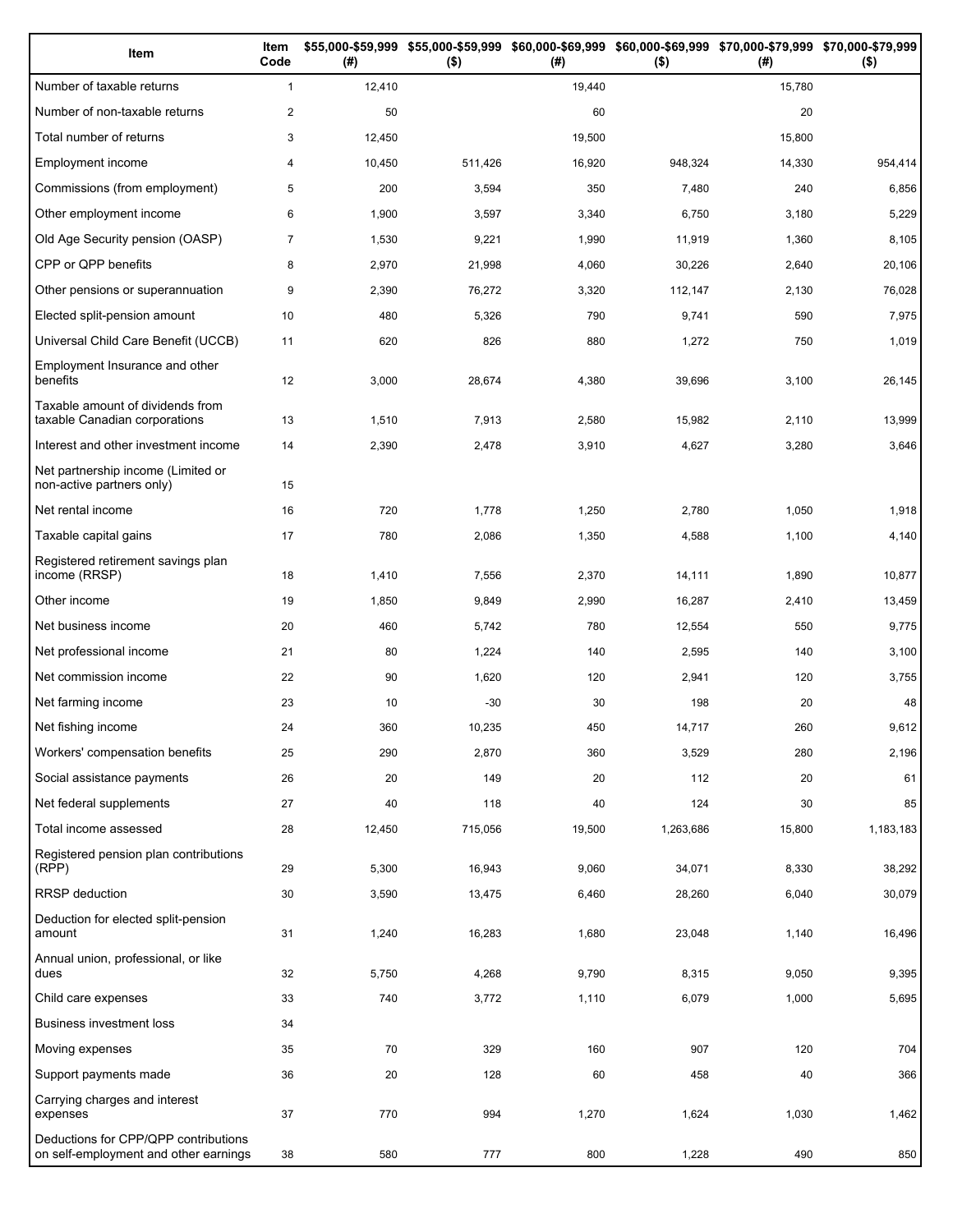| Item                                                                                              | Item<br>Code | (#)    | \$55,000-\$59,999 \$55,000-\$59,999 \$60,000-\$69,999 \$60,000-\$69,999 \$70,000-\$79,999 \$70,000-\$79,999<br>$($ \$) | (#)    | $($ \$)   | (# )   | $($ \$)   |
|---------------------------------------------------------------------------------------------------|--------------|--------|------------------------------------------------------------------------------------------------------------------------|--------|-----------|--------|-----------|
| Deductions for provincial parental<br>insurance plan (PPIP) premiums on<br>self-employment income | 39           |        |                                                                                                                        |        |           |        |           |
| Exploration and development expenses                                                              | 40           |        |                                                                                                                        |        |           |        |           |
| Other employment expenses                                                                         | 41           | 640    | 2,488                                                                                                                  | 1,130  | 4,615     | 910    | 3,571     |
| Clergy residence deduction                                                                        | 42           | 70     | 851                                                                                                                    | 70     | 884       | 50     | 645       |
| Other deductions                                                                                  | 43           | 470    | 536                                                                                                                    | 710    | 788       | 520    | 778       |
| Total deductions before adjustments                                                               | 44           | 10,300 | 60,967                                                                                                                 | 16,750 | 110,423   | 14,250 | 108,484   |
| Social benefits repayment                                                                         | 45           | 80     | 8                                                                                                                      | 2,470  | 2,682     | 2,730  | 5,060     |
| Net income after adjustments                                                                      | 46           | 12,450 | 654,081                                                                                                                | 19,500 | 1,150,584 | 15,800 | 1,069,639 |
| Canadian Forces personnel and police<br>deduction                                                 | 47           |        |                                                                                                                        |        |           |        |           |
| Security options deductions                                                                       | 48           |        |                                                                                                                        | 10     | 22        |        |           |
| Other payments deductions                                                                         | 49           | 350    | 3,137                                                                                                                  | 420    | 3,765     | 330    | 2,340     |
| Non-capital losses of other years                                                                 | 50           |        |                                                                                                                        | 10     | 254       |        |           |
| Net capital losses of other years                                                                 | 51           | 150    | 132                                                                                                                    | 250    | 356       | 220    | 325       |
| Capital gains deduction                                                                           | 52           | 40     | 650                                                                                                                    | 50     | 1,393     | 30     | 990       |
| Northern residents deductions                                                                     | 53           | 560    | 2,600                                                                                                                  | 950    | 4,694     | 940    | 4,842     |
| Additional deductions                                                                             | 54           | 20     | 110                                                                                                                    | 30     | 285       |        |           |
| Farming/fishing losses of prior years                                                             | 55           |        |                                                                                                                        |        |           |        |           |
| Total deductions from net income                                                                  | 56           | 1,090  | 6,739                                                                                                                  | 1,680  | 10,809    | 1,520  | 8,866     |
| Taxable income assessed                                                                           | 57           | 12,440 | 647,342                                                                                                                | 19,490 | 1,139,780 | 15,800 | 1,060,773 |
| Basic personal amount                                                                             | 58           | 12,450 | 137,374                                                                                                                | 19,500 | 215,167   | 15,800 | 174,321   |
| Age amount                                                                                        | 59           | 1,540  | 6,981                                                                                                                  | 2,000  | 7,054     | 1,360  | 3,057     |
| Spouse or common-law partner<br>amount                                                            | 60           | 850    | 5,960                                                                                                                  | 1,420  | 9,882     | 1,150  | 8,226     |
| Amount for eligible dependant                                                                     | 61           | 360    | 3,727                                                                                                                  | 490    | 5,060     | 470    | 4,832     |
| Amount for children 17 and under                                                                  | 62           | 2,140  | 7,684                                                                                                                  | 3,600  | 12,911    | 3,320  | 12,155    |
| Amount for infirm dependants age 18<br>or older                                                   | 63           | 20     | 109                                                                                                                    | 30     | 172       | 30     | 172       |
| CPP or QPP contributions through<br>employment                                                    | 64           | 10,010 | 21,379                                                                                                                 | 16,350 | 35,932    | 13,910 | 31,338    |
| CPP or QPP contributions on<br>self-employment and other earnings                                 | 65           | 580    | 777                                                                                                                    | 800    | 1,228     | 490    | 850       |
| Employment Insurance premiums                                                                     | 66           | 10,190 | 8,304                                                                                                                  | 16,410 | 13,728    | 13,880 | 11,857    |
| PPIP premiums paid                                                                                | 67           |        |                                                                                                                        |        |           |        |           |
| PPIP premiums payable on<br>employment income                                                     | 68           |        |                                                                                                                        |        |           |        |           |
| PPIP premiums payable on<br>self-employment income                                                | 69           |        |                                                                                                                        |        |           |        |           |
| Volunteer firefighters' amount                                                                    | 70           | 250    | 756                                                                                                                    | 410    | 1,215     | 250    | 762       |
| Canada employment amount                                                                          | 71           | 10,960 | 11,765                                                                                                                 | 17,590 | 19,036    | 14,660 | 16,070    |
| Public transit amount                                                                             | 72           | 40     | 21                                                                                                                     | 70     | 26        | 60     | 21        |
| Children's fitness amount                                                                         | 73           | 1,070  | 563                                                                                                                    | 1,940  | 1,043     | 1,910  | 1,081     |
| Children's arts amount                                                                            | 74           | 420    | 205                                                                                                                    | 800    | 380       | 820    | 429       |
| Home buyers' amount                                                                               | 75           | 160    | 709                                                                                                                    | 310    | 1,376     | 250    | 1,170     |
| Pension income amount                                                                             | 76           | 2,700  | 5,329                                                                                                                  | 3,740  | 7,374     | 2,500  | 4,919     |
| Caregiver amount                                                                                  | 77           | 220    | 1,083                                                                                                                  | 310    | 1,547     | 220    | 1,177     |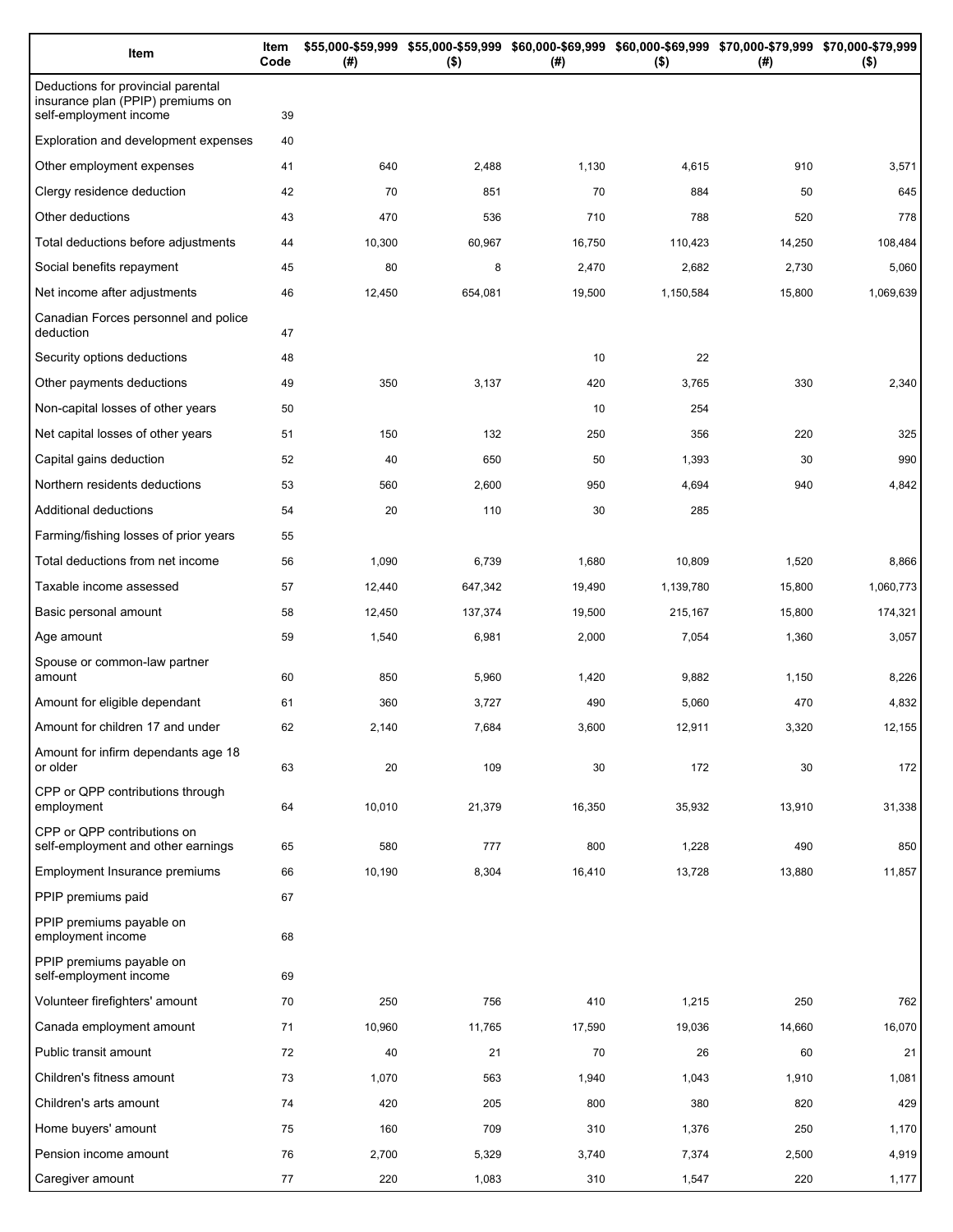| Item                                                                 | Item<br>Code | (#)    | \$55,000-\$59,999 \$55,000-\$59,999 \$60,000-\$69,999 \$60,000-\$69,999 \$70,000-\$79,999 \$70,000-\$79,999<br>$($ \$) | (#)    | $($ \$) | (#)    | $($ \$) |
|----------------------------------------------------------------------|--------------|--------|------------------------------------------------------------------------------------------------------------------------|--------|---------|--------|---------|
| Disability amount                                                    | 78           | 340    | 2,583                                                                                                                  | 390    | 3,010   | 290    | 2,255   |
| Disability amount transferred from a<br>dependant                    | 79           | 260    | 2,669                                                                                                                  | 390    | 3,979   | 340    | 3,529   |
| Interest paid on student loans                                       | 80           | 820    | 476                                                                                                                    | 1,500  | 969     | 1,370  | 871     |
| Tuition, education, and textbook<br>amounts                          | 81           | 840    | 4,377                                                                                                                  | 1,450  | 7,620   | 1,190  | 4,707   |
| Tuition, education, and textbook<br>amounts transferred from a child | 82           | 470    | 2,068                                                                                                                  | 890    | 4,035   | 850    | 3,886   |
| Amounts transferred from spouse or<br>common-law partner             | 83           | 380    | 2,085                                                                                                                  | 540    | 2,850   | 420    | 2,176   |
| Medical expenses                                                     | 84           | 3,050  | 6,807                                                                                                                  | 4,190  | 9,482   | 2,880  | 6,930   |
| Total tax credits on personal amounts                                | 85           | 12,450 | 35,071                                                                                                                 | 19,500 | 54,764  | 15,800 | 44,523  |
| Allowable charitable donations and<br>government gifts               | 86           | 4,010  | 3,943                                                                                                                  | 6,450  | 6,294   | 5,270  | 5,288   |
| Eligible cultural and ecological gifts                               | 87           |        |                                                                                                                        |        |         |        |         |
| Total tax credit on donations and gifts                              | 88           | 3,960  | 1,060                                                                                                                  | 6,370  | 1,695   | 5,210  | 1,429   |
| Total federal non-refundable tax credits                             | 89           | 12,450 | 36,132                                                                                                                 | 19,500 | 56,459  | 15,800 | 45,952  |
| Federal dividend tax credit                                          | 90           | 1,520  | 1,056                                                                                                                  | 2,600  | 2,187   | 2,130  | 1,921   |
| Overseas employment tax credit                                       | 91           |        |                                                                                                                        | 10     | 42      | 40     | 226     |
| Minimum tax carryover                                                | 92           | 20     | 64                                                                                                                     | 20     | 73      | 30     | 103     |
| Basic federal tax                                                    | 93           | 12,330 | 67,802                                                                                                                 | 19,350 | 133,042 | 15,740 | 137,179 |
| Federal Foreign Tax Credit                                           | 94           | 330    | 62                                                                                                                     | 550    | 102     | 500    | 143     |
| Federal Political contribution tax credit                            | 95           | 60     | 6                                                                                                                      | 80     | 13      | 90     | 15      |
| <b>Investment Tax Credit</b>                                         | 96           | 30     | 30                                                                                                                     | 40     | 42      | 30     | 25      |
| Labour-sponsored funds tax credit                                    | 97           |        |                                                                                                                        |        |         |        |         |
| Alternative minimum tax payable                                      | 98           |        |                                                                                                                        |        |         | 10     | 8       |
| Net federal tax                                                      | 99           | 12,320 | 67,705                                                                                                                 | 19,350 | 132,885 | 15,740 | 136,996 |
| CPP contributions on self-employment                                 | 100          | 580    | 1,555                                                                                                                  | 800    | 2,456   | 490    | 1,700   |
| Social Benefits repayment                                            | 101          | 80     | 8                                                                                                                      | 2,470  | 2,682   | 2,730  | 5,060   |
| <b>Net Provincial Tax</b>                                            | 102          | 12,400 | 46,732                                                                                                                 | 19,430 | 88,725  | 15,770 | 88,973  |
| Total tax payable                                                    | 103          | 12,410 | 116,002                                                                                                                | 19,440 | 226,748 | 15,780 | 232,730 |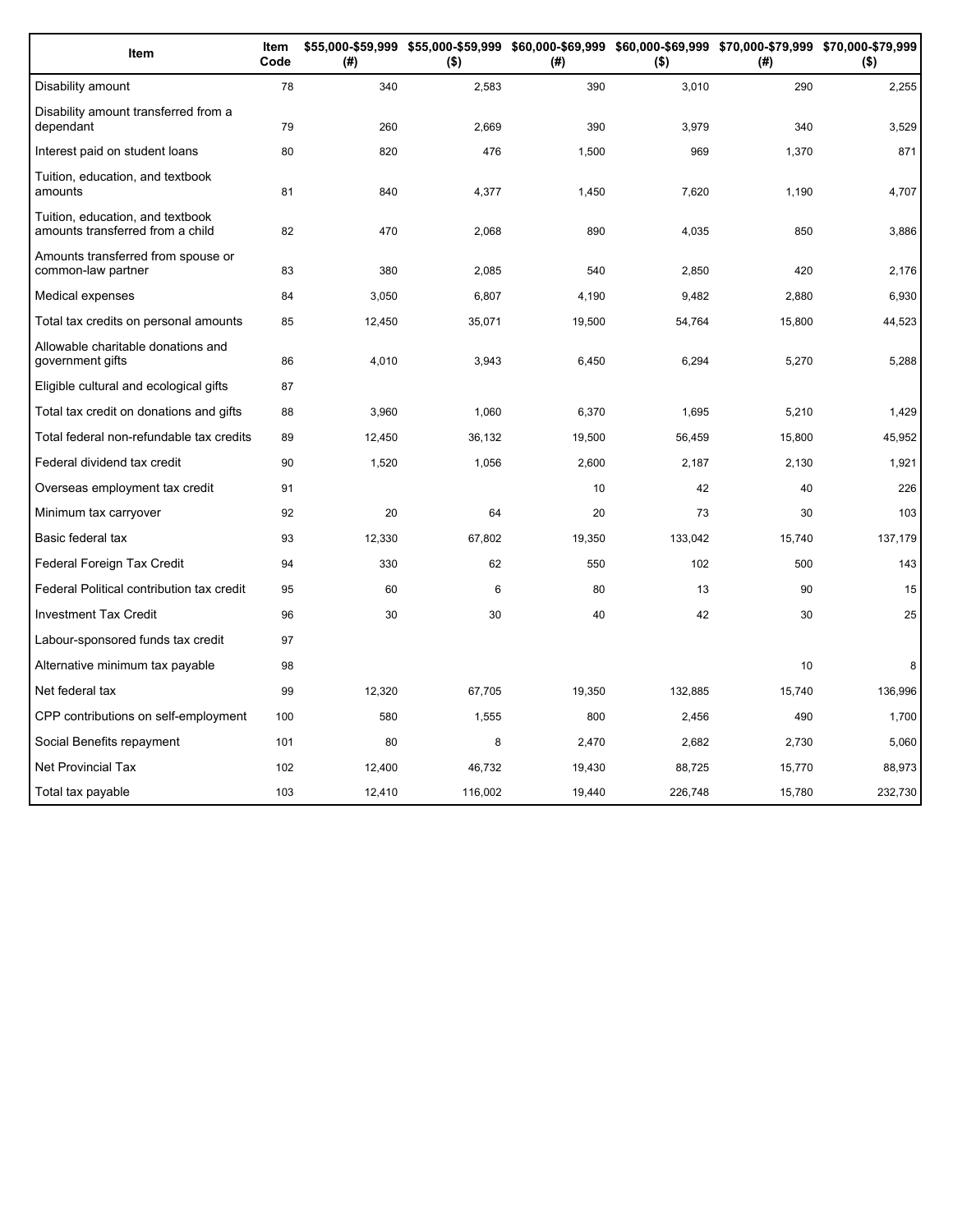| Item                                                              | Item<br>Code   | (# )   | $($ \$)   | (#)   | $($ \$) | \$80,000-\$89,999 \$80,000-\$89,999 \$90,000-\$99,999 \$90,000-\$99,999 \$100,000-\$149,999 \$100,000-\$149,999<br>(# ) | $($ \$)   |
|-------------------------------------------------------------------|----------------|--------|-----------|-------|---------|-------------------------------------------------------------------------------------------------------------------------|-----------|
| Number of taxable returns                                         | $\mathbf{1}$   | 13,430 |           | 9,370 |         | 22,130                                                                                                                  |           |
| Number of non-taxable returns                                     | 2              |        |           |       |         | 20                                                                                                                      |           |
| Total number of returns                                           | 3              | 13,440 |           | 9,370 |         | 22,150                                                                                                                  |           |
| Employment income                                                 | $\overline{4}$ | 12,600 | 971,338   | 8,790 | 749,434 | 20,930                                                                                                                  | 2,245,080 |
| Commissions (from employment)                                     | 5              | 200    | 6,809     | 140   | 5,780   | 380                                                                                                                     | 21,702    |
| Other employment income                                           | 6              | 3,110  | 4,942     | 2,210 | 5,118   | 6,710                                                                                                                   | 19,436    |
| Old Age Security pension (OASP)                                   | $\overline{7}$ | 720    | 4,214     | 500   | 2,844   | 1,150                                                                                                                   | 6,122     |
| CPP or QPP benefits                                               | 8              | 1,660  | 12,350    | 1,190 | 8,918   | 2,690                                                                                                                   | 20,164    |
| Other pensions or superannuation                                  | 9              | 1,350  | 49,260    | 980   | 36,118  | 2,430                                                                                                                   | 83,697    |
| Elected split-pension amount                                      | 10             | 340    | 3,351     | 260   | 2,574   | 440                                                                                                                     | 3,784     |
| Universal Child Care Benefit<br>(UCCB)                            | 11             | 550    | 775       | 240   | 342     | 290                                                                                                                     | 423       |
| Employment Insurance and other<br>benefits                        | 12             | 2,330  | 18,249    | 1,730 | 11,367  | 4,420                                                                                                                   | 22,693    |
| Taxable amount of dividends from<br>taxable Canadian corporations | 13             | 1,780  | 15,235    | 1,500 | 15,513  | 4,030                                                                                                                   | 55,117    |
| Interest and other investment<br>income                           | 14             | 2,680  | 2,731     | 2,070 | 2,263   | 5,460                                                                                                                   | 7,900     |
| Net partnership income (Limited<br>or non-active partners only)   | 15             | 10     | 131       |       |         |                                                                                                                         |           |
| Net rental income                                                 | 16             | 1,010  | 2,365     | 710   | 2,041   | 1,750                                                                                                                   | 5,539     |
| Taxable capital gains                                             | 17             | 940    | 3,343     | 790   | 4,020   | 2,270                                                                                                                   | 13,297    |
| Registered retirement savings<br>plan income (RRSP)               | 18             | 1,620  | 9,500     | 1,250 | 7,606   | 3,110                                                                                                                   | 24,285    |
| Other income                                                      | 19             | 1,990  | 12,374    | 1,590 | 11,459  | 4,660                                                                                                                   | 46,733    |
| Net business income                                               | 20             | 470    | 7,639     | 370   | 6,529   | 870                                                                                                                     | 22,395    |
| Net professional income                                           | 21             | 140    | 3,433     | 130   | 4,510   | 390                                                                                                                     | 20,932    |
| Net commission income                                             | 22             | 80     | 2,815     | 60    | 2,836   | 160                                                                                                                     | 11,182    |
| Net farming income                                                | 23             | 20     | 76        | 10    | $-26$   | 20                                                                                                                      | 132       |
| Net fishing income                                                | 24             | 180    | 7,395     | 130   | 6,014   | 310                                                                                                                     | 20,731    |
| Workers' compensation benefits                                    | 25             | 170    | 1,242     | 120   | 976     | 230                                                                                                                     | 2,622     |
| Social assistance payments                                        | 26             | 10     | 43        |       |         |                                                                                                                         |           |
| Net federal supplements                                           | 27             | 20     | 66        | 20    | 48      | 30                                                                                                                      | 64        |
| Total income assessed                                             | 28             | 13,440 | 1,140,201 | 9,370 | 886,594 | 22,150                                                                                                                  | 2,655,688 |
| Registered pension plan<br>contributions (RPP)                    | 29             | 7,830  | 42,229    | 4,890 | 26,598  | 9,610                                                                                                                   | 52,298    |
| <b>RRSP</b> deduction                                             | 30             | 5,780  | 32,959    | 4,490 | 31,745  | 12,470                                                                                                                  | 130,654   |
| Deduction for elected<br>split-pension amount                     | 31             | 790    | 12,095    | 570   | 9,452   | 1,420                                                                                                                   | 21,935    |
| Annual union, professional, or like<br>dues                       | 32             | 8,410  | 9,715     | 5,550 | 7,327   | 12,630                                                                                                                  | 23,788    |
| Child care expenses                                               | 33             | 800    | 4,670     | 370   | 2,094   | 610                                                                                                                     | 3,529     |
| Business investment loss                                          | 34             |        |           |       |         |                                                                                                                         |           |
| Moving expenses                                                   | 35             | 100    | 705       | 80    | 691     | 180                                                                                                                     | 1,887     |
| Support payments made                                             | 36             | 40     | 272       | 50    | 594     | 170                                                                                                                     | 2,177     |
| Carrying charges and interest<br>expenses                         | 37             | 910    | 1,489     | 740   | 1,234   | 1,840                                                                                                                   | 4,003     |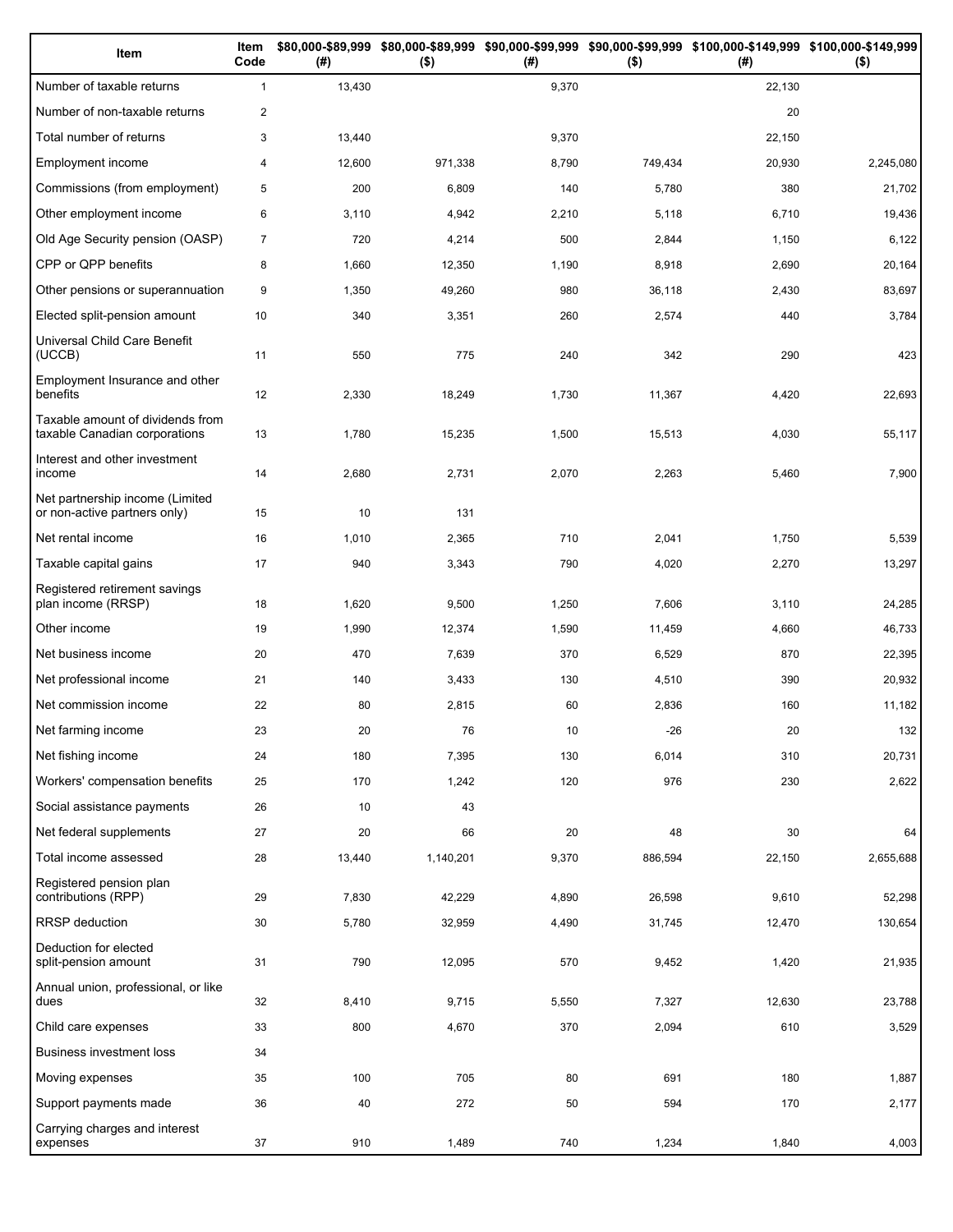| Item                                                                                              | Item<br>Code | (#)    | $($ \$)   | (# )  | $($ \$) | \$80,000-\$89,999 \$80,000-\$89,999 \$90,000-\$99,999 \$90,000-\$99,999 \$100,000-\$149,999 \$100,000-\$149,999<br>(#) | $($ \$)   |
|---------------------------------------------------------------------------------------------------|--------------|--------|-----------|-------|---------|------------------------------------------------------------------------------------------------------------------------|-----------|
| Deductions for CPP/QPP<br>contributions on self-employment<br>and other earnings                  | 38           | 320    | 582       | 250   | 476     | 680                                                                                                                    | 1,369     |
| Deductions for provincial parental<br>insurance plan (PPIP) premiums<br>on self-employment income | 39           |        |           |       |         |                                                                                                                        |           |
| Exploration and development<br>expenses                                                           | 40           | 10     | 53        |       |         | 30                                                                                                                     | 304       |
| Other employment expenses                                                                         | 41           | 970    | 3,611     | 520   | 2,231   | 1,260                                                                                                                  | 6,524     |
| Clergy residence deduction                                                                        | 42           | 20     | 325       | 10    | 151     | 20                                                                                                                     | 331       |
| Other deductions                                                                                  | 43           | 400    | 525       | 300   | 524     | 730                                                                                                                    | 1,379     |
| Total deductions before<br>adjustments                                                            | 44           | 12,450 | 109,290   | 8,730 | 83,178  | 20,840                                                                                                                 | 250,320   |
| Social benefits repayment                                                                         | 45           | 2,320  | 4,797     | 1,780 | 3,660   | 4,700                                                                                                                  | 9,894     |
| Net income after adjustments                                                                      | 46           | 13,440 | 1,026,114 | 9,370 | 799,756 | 22,150                                                                                                                 | 2,395,534 |
| Canadian Forces personnel and<br>police deduction                                                 | 47           |        |           |       |         |                                                                                                                        |           |
| Security options deductions                                                                       | 48           |        |           |       |         | 30                                                                                                                     | 162       |
| Other payments deductions                                                                         | 49           | 200    | 1,352     | 150   | 1,058   | 250                                                                                                                    | 2,707     |
| Non-capital losses of other years                                                                 | 50           |        |           |       |         | 10                                                                                                                     | 401       |
| Net capital losses of other years                                                                 | 51           | 190    | 324       | 170   | 255     | 460                                                                                                                    | 954       |
| Capital gains deduction                                                                           | 52           | 30     | 909       | 30    | 991     | 70                                                                                                                     | 3,481     |
| Northern residents deductions                                                                     | 53           | 900    | 5,125     | 920   | 5,756   | 2,730                                                                                                                  | 20,857    |
| Additional deductions                                                                             | 54           |        |           |       |         | 20                                                                                                                     | 161       |
| Farming/fishing losses of prior<br>years                                                          | 55           |        |           |       |         |                                                                                                                        |           |
| Total deductions from net income                                                                  | 56           | 1,300  | 7,976     | 1,250 | 8,364   | 3,480                                                                                                                  | 28,764    |
| Taxable income assessed                                                                           | 57           | 13,430 | 1,018,142 | 9,370 | 791,395 | 22,140                                                                                                                 | 2,367,065 |
| Basic personal amount                                                                             | 58           | 13,440 | 148,241   | 9,370 | 103,417 | 22,150                                                                                                                 | 244,292   |
| Age amount                                                                                        | 59           | 540    | 980       | 210   | 395     | 170                                                                                                                    | 307       |
| Spouse or common-law partner<br>amount                                                            | 60           | 1,040  | 7,784     | 950   | 7,411   | 3,310                                                                                                                  | 26,423    |
| Amount for eligible dependant                                                                     | 61           | 400    | 4,129     | 250   | 2,509   | 440                                                                                                                    | 4,481     |
| Amount for children 17 and under                                                                  | 62           | 3,350  | 12,491    | 2,440 | 9,120   | 6,410                                                                                                                  | 24,493    |
| Amount for infirm dependants age<br>18 or older                                                   | 63           | 30     | 152       | 20    | 118     | 40                                                                                                                     | 220       |
| CPP or QPP contributions<br>through employment                                                    | 64           | 12,360 | 28,236    | 8,610 | 19,760  | 20,520                                                                                                                 | 47,308    |
| CPP or QPP contributions on<br>self-employment and other<br>earnings                              | 65           | 320    | 582       | 250   | 476     | 680                                                                                                                    | 1,369     |
| Employment Insurance premiums                                                                     | 66           | 12,240 | 10,621    | 8,460 | 7,360   | 19,890                                                                                                                 | 17,446    |
| PPIP premiums paid                                                                                | 67           |        |           |       |         |                                                                                                                        |           |
| PPIP premiums payable on                                                                          |              |        |           |       |         |                                                                                                                        |           |
| employment income                                                                                 | 68           |        |           |       |         |                                                                                                                        |           |
| PPIP premiums payable on<br>self-employment income                                                | 69           |        |           |       |         |                                                                                                                        |           |
| Volunteer firefighters' amount                                                                    | 70           | 230    | 675       | 170   | 507     | 470                                                                                                                    | 1,404     |
| Canada employment amount                                                                          | 71           | 12,790 | 14,110    | 8,930 | 9,866   | 21,180                                                                                                                 | 23,492    |
| Public transit amount                                                                             | 72           | 50     | 25        | 30    | 12      | 70                                                                                                                     | 22        |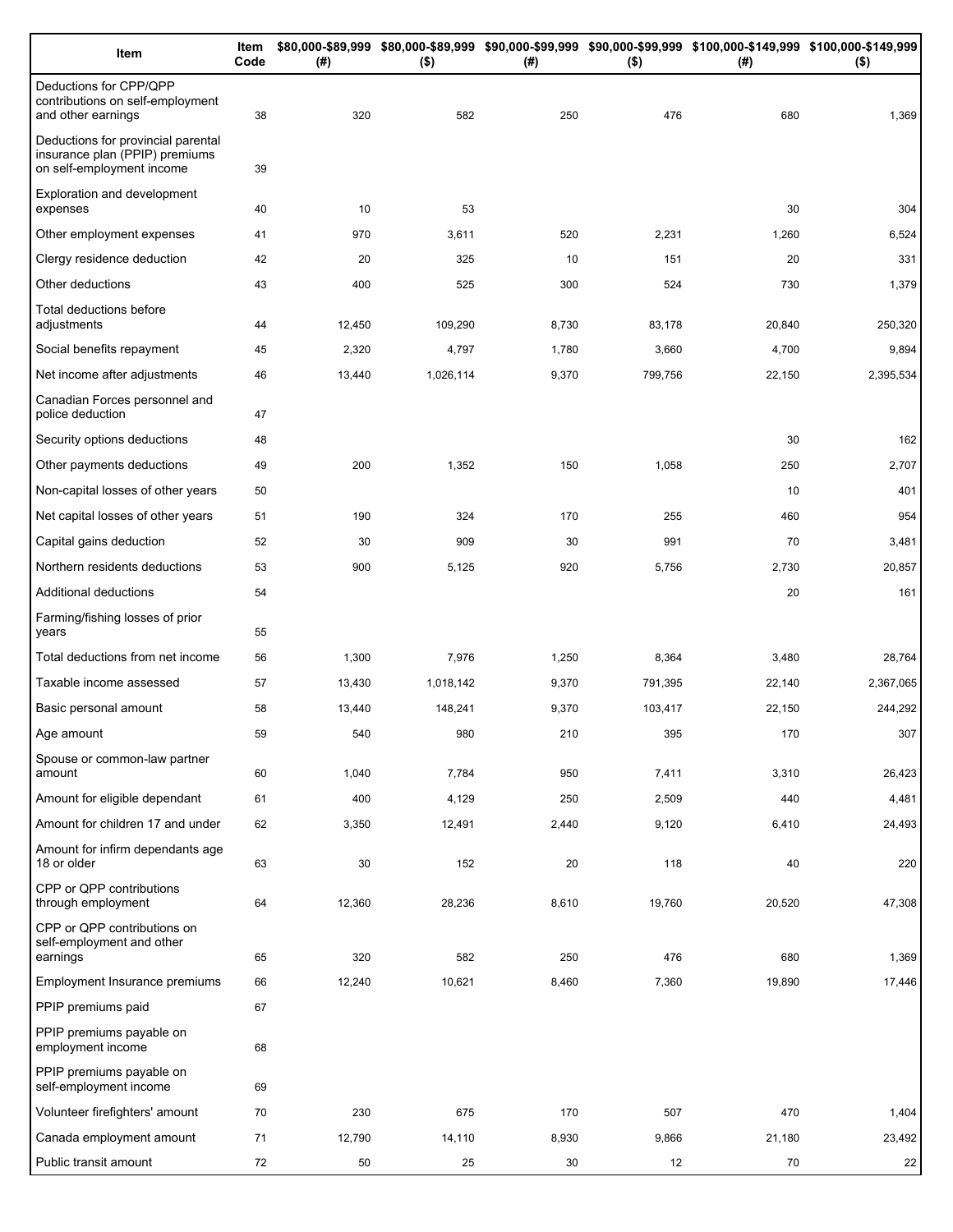| Item                                                                 | Item<br>Code | (# )   | $($ \$) | (#)   | $($ \$) | \$80,000-\$89,999 \$80,000-\$89,999 \$90,000-\$99,999 \$90,000-\$99,999 \$100,000-\$149,999 \$100,000-\$149,999<br>(#) | $($ \$) |
|----------------------------------------------------------------------|--------------|--------|---------|-------|---------|------------------------------------------------------------------------------------------------------------------------|---------|
| Children's fitness amount                                            | 73           | 2,100  | 1,273   | 1,460 | 863     | 3,750                                                                                                                  | 2,309   |
| Children's arts amount                                               | 74           | 970    | 525     | 680   | 379     | 1,700                                                                                                                  | 953     |
| Home buyers' amount                                                  | 75           | 230    | 1,092   | 150   | 723     | 380                                                                                                                    | 1,838   |
| Pension income amount                                                | 76           | 1,600  | 3,149   | 1,180 | 2,308   | 2,790                                                                                                                  | 5,401   |
| Caregiver amount                                                     | 77           | 220    | 1,044   | 160   | 833     | 370                                                                                                                    | 1,861   |
| Disability amount                                                    | 78           | 200    | 1,555   | 140   | 1,044   | 260                                                                                                                    | 2,001   |
| Disability amount transferred from<br>a dependant                    | 79           | 320    | 3,397   | 220   | 2,209   | 590                                                                                                                    | 6,240   |
| Interest paid on student loans                                       | 80           | 920    | 485     | 520   | 259     | 890                                                                                                                    | 413     |
| Tuition, education, and textbook<br>amounts                          | 81           | 870    | 3,417   | 490   | 1,585   | 960                                                                                                                    | 3,201   |
| Tuition, education, and textbook<br>amounts transferred from a child | 82           | 960    | 4,566   | 720   | 3,495   | 1,870                                                                                                                  | 9,135   |
| Amounts transferred from spouse<br>or common-law partner             | 83           | 330    | 1,633   | 240   | 1,138   | 660                                                                                                                    | 2,987   |
| Medical expenses                                                     | 84           | 2,110  | 5,464   | 1,180 | 3,240   | 2,260                                                                                                                  | 6,770   |
| Total tax credits on personal<br>amounts                             | 85           | 13,440 | 38,348  | 9,370 | 26,857  | 22,150                                                                                                                 | 65,160  |
| Allowable charitable donations<br>and government gifts               | 86           | 4,840  | 4,705   | 3,500 | 3,513   | 8,910                                                                                                                  | 10,436  |
| Eligible cultural and ecological<br>gifts                            | 87           |        |         |       |         |                                                                                                                        |         |
| Total tax credit on donations and<br>gifts                           | 88           | 4,770  | 1,267   | 3,460 | 948     | 8,820                                                                                                                  | 2,848   |
| Total federal non-refundable tax<br>credits                          | 89           | 13,440 | 39,615  | 9,370 | 27,805  | 22,150                                                                                                                 | 68,008  |
| Federal dividend tax credit                                          | 90           | 1,810  | 2,075   | 1,520 | 2,130   | 4,070                                                                                                                  | 7,511   |
| Overseas employment tax credit                                       | 91           | 50     | 295     | 50    | 335     | 200                                                                                                                    | 1,918   |
| Minimum tax carryover                                                | 92           | 30     | 74      | 20    | 43      | 110                                                                                                                    | 241     |
| Basic federal tax                                                    | 93           | 13,400 | 141,065 | 9,360 | 115,917 | 22,120                                                                                                                 | 394,399 |
| Federal Foreign Tax Credit                                           | 94           | 440    | 124     | 370   | 160     | 1,200                                                                                                                  | 1,301   |
| Federal Political contribution tax<br>credit                         | 95           | 60     | 9       | 50    | 11      | 150                                                                                                                    | 33      |
| Investment Tax Credit                                                | 96           | 20     | 29      | 10    | 9       | 30                                                                                                                     | 44      |
| Labour-sponsored funds tax credit                                    | 97           |        |         |       |         |                                                                                                                        |         |
| Alternative minimum tax payable                                      | 98           | 30     | 17      | 40    | 38      | 120                                                                                                                    | 192     |
| Net federal tax                                                      | 99           | 13,400 | 140,901 | 9,360 | 115,737 | 22,090                                                                                                                 | 393,025 |
| CPP contributions on<br>self-employment                              | 100          | 320    | 1,165   | 250   | 953     | 680                                                                                                                    | 2,739   |
| Social Benefits repayment                                            | 101          | 2,320  | 4,797   | 1,780 | 3,660   | 4,700                                                                                                                  | 9,894   |
| Net Provincial Tax                                                   | 102          | 13,410 | 90,532  | 9,360 | 73,532  | 22,110                                                                                                                 | 237,342 |
| Total tax payable                                                    | 103          | 13,430 | 237,397 | 9,370 | 193,883 | 22,130                                                                                                                 | 643,001 |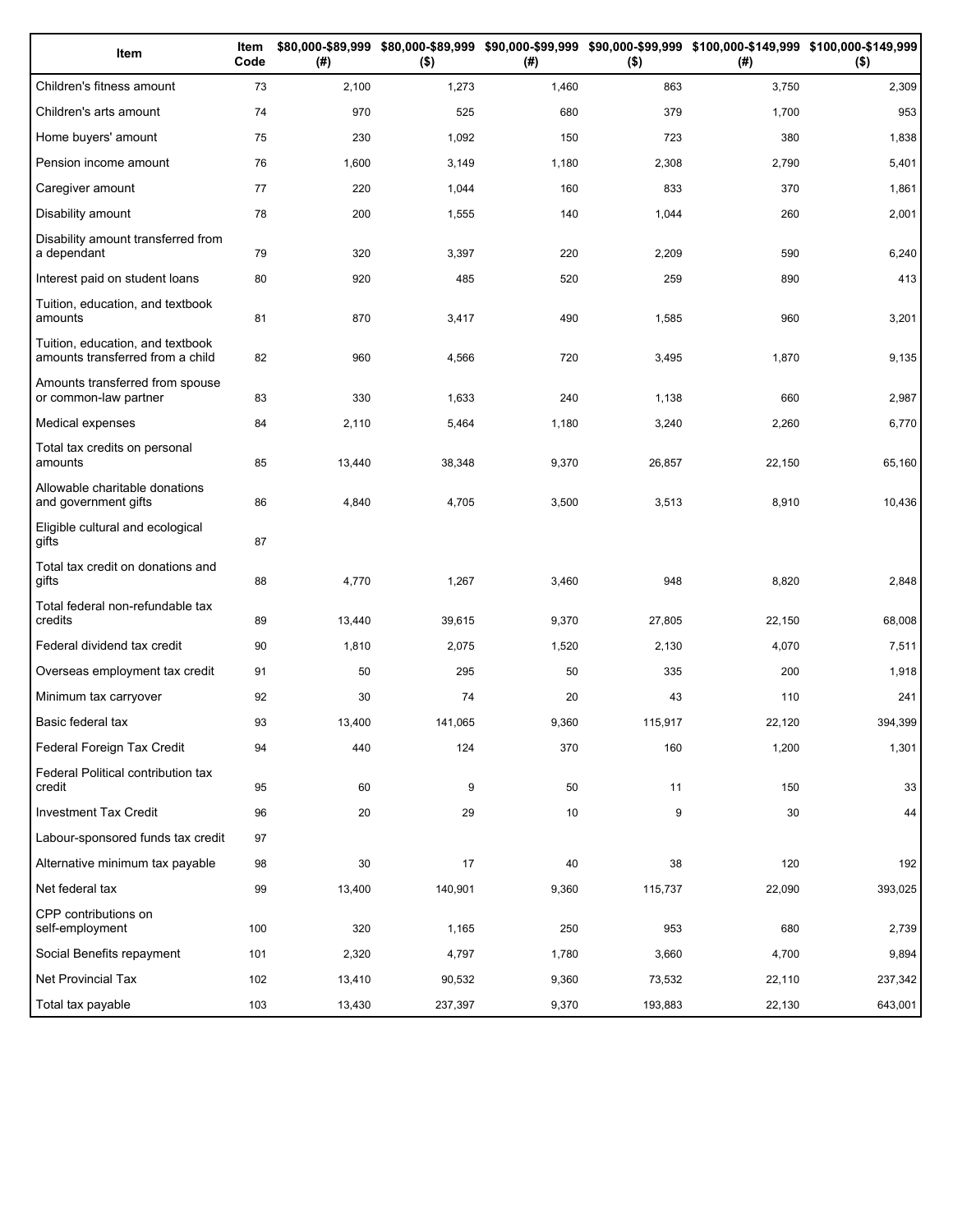| Item                                                                                           | Item<br>Code | (#)   | \$150,000-\$249,999 \$150,000-\$249,999<br>$($ \$) | \$250,000<br>and<br>over $(H)$ | \$250,000<br>and<br>over (\$) |
|------------------------------------------------------------------------------------------------|--------------|-------|----------------------------------------------------|--------------------------------|-------------------------------|
| Number of taxable returns                                                                      | $\mathbf{1}$ | 7,870 |                                                    | 2,600                          |                               |
| Number of non-taxable returns                                                                  | 2            | 10    |                                                    |                                |                               |
| Total number of returns                                                                        | 3            | 7,880 |                                                    | 2,610                          |                               |
| Employment income                                                                              | 4            | 7,050 | 1,096,695                                          | 2,150                          | 676,633                       |
| Commissions (from employment)                                                                  | 5            | 160   | 15,766                                             | 50                             | 12,784                        |
| Other employment income                                                                        | 6            | 2,040 | 32,250                                             | 460                            | 31,783                        |
| Old Age Security pension (OASP)                                                                | 7            | 630   | 2,958                                              | 370                            | 1,815                         |
| CPP or QPP benefits                                                                            | 8            | 1,090 | 8,881                                              | 490                            | 4,345                         |
| Other pensions or superannuation                                                               | 9            | 1,040 | 43,973                                             | 340                            | 25,510                        |
| Elected split-pension amount                                                                   | 10           | 140   | 802                                                | 70                             | 500                           |
| Universal Child Care Benefit (UCCB)                                                            | 11           | 90    | 126                                                | 20                             | 27                            |
| Employment Insurance and other benefits                                                        | 12           | 680   | 3,274                                              | 50                             | 614                           |
| Taxable amount of dividends from taxable Canadian corporations                                 | 13           | 2,440 | 64,949                                             | 1,400                          | 171,076                       |
| Interest and other investment income                                                           | 14           | 2,880 | 7,738                                              | 1,590                          | 19,082                        |
| Net partnership income (Limited or non-active partners only)                                   | 15           | 40    | $-3$                                               | 50                             | 509                           |
| Net rental income                                                                              | 16           | 800   | 2,967                                              | 380                            | 2,945                         |
| Taxable capital gains                                                                          | 17           | 1,450 | 15,260                                             | 870                            | 47,450                        |
| Registered retirement savings plan income (RRSP)                                               | 18           | 1,170 | 16,887                                             | 200                            | 14,519                        |
| Other income                                                                                   | 19           | 2,140 | 33,190                                             | 970                            | 37,416                        |
| Net business income                                                                            | 20           | 400   | 21,047                                             | 140                            | 18,157                        |
| Net professional income                                                                        | 21           | 440   | 49,350                                             | 520                            | 103,821                       |
| Net commission income                                                                          | 22           | 80    | 9,435                                              | 30                             | 6,068                         |
| Net farming income                                                                             | 23           |       |                                                    |                                |                               |
| Net fishing income                                                                             | 24           | 100   | 10,505                                             | 50                             | 10,126                        |
| Workers' compensation benefits                                                                 | 25           | 40    | 710                                                |                                |                               |
| Social assistance payments                                                                     | 26           |       |                                                    |                                |                               |
| Net federal supplements                                                                        | 27           |       |                                                    |                                |                               |
| Total income assessed                                                                          | 28           | 7,880 | 1,437,159                                          | 2,610                          | 1,186,715                     |
| Registered pension plan contributions (RPP)                                                    | 29           | 2,340 | 16,768                                             | 520                            | 5,397                         |
| <b>RRSP</b> deduction                                                                          | 30           | 5,230 | 93,351                                             | 1,770                          | 52,261                        |
| Deduction for elected split-pension amount                                                     | 31           | 650   | 11,860                                             | 180                            | 3,697                         |
| Annual union, professional, or like dues                                                       | 32           | 3,150 | 6,953                                              | 450                            | 1,005                         |
| Child care expenses                                                                            | 33           | 200   | 1,236                                              | 50                             | 278                           |
| <b>Business investment loss</b>                                                                | 34           |       |                                                    |                                |                               |
| Moving expenses                                                                                | 35           | 60    | 1,041                                              | 10                             | 199                           |
| Support payments made                                                                          | 36           | 110   | 2,167                                              | 70                             | 3,048                         |
| Carrying charges and interest expenses                                                         | 37           | 1,180 | 3,524                                              | 710                            | 7,402                         |
| Deductions for CPP/QPP contributions on self-employment and other earnings                     | 38           | 450   | 950                                                | 260                            | 572                           |
| Deductions for provincial parental insurance plan (PPIP) premiums on<br>self-employment income | 39           |       |                                                    |                                |                               |
| Exploration and development expenses                                                           | 40           | 60    | 492                                                | 50                             | 1,212                         |
| Other employment expenses                                                                      | 41           | 500   | 3,206                                              | 200                            | 2,312                         |
| Clergy residence deduction                                                                     | 42           |       |                                                    |                                |                               |
| Other deductions                                                                               | 43           | 270   | 2,843                                              | 100                            | 5,126                         |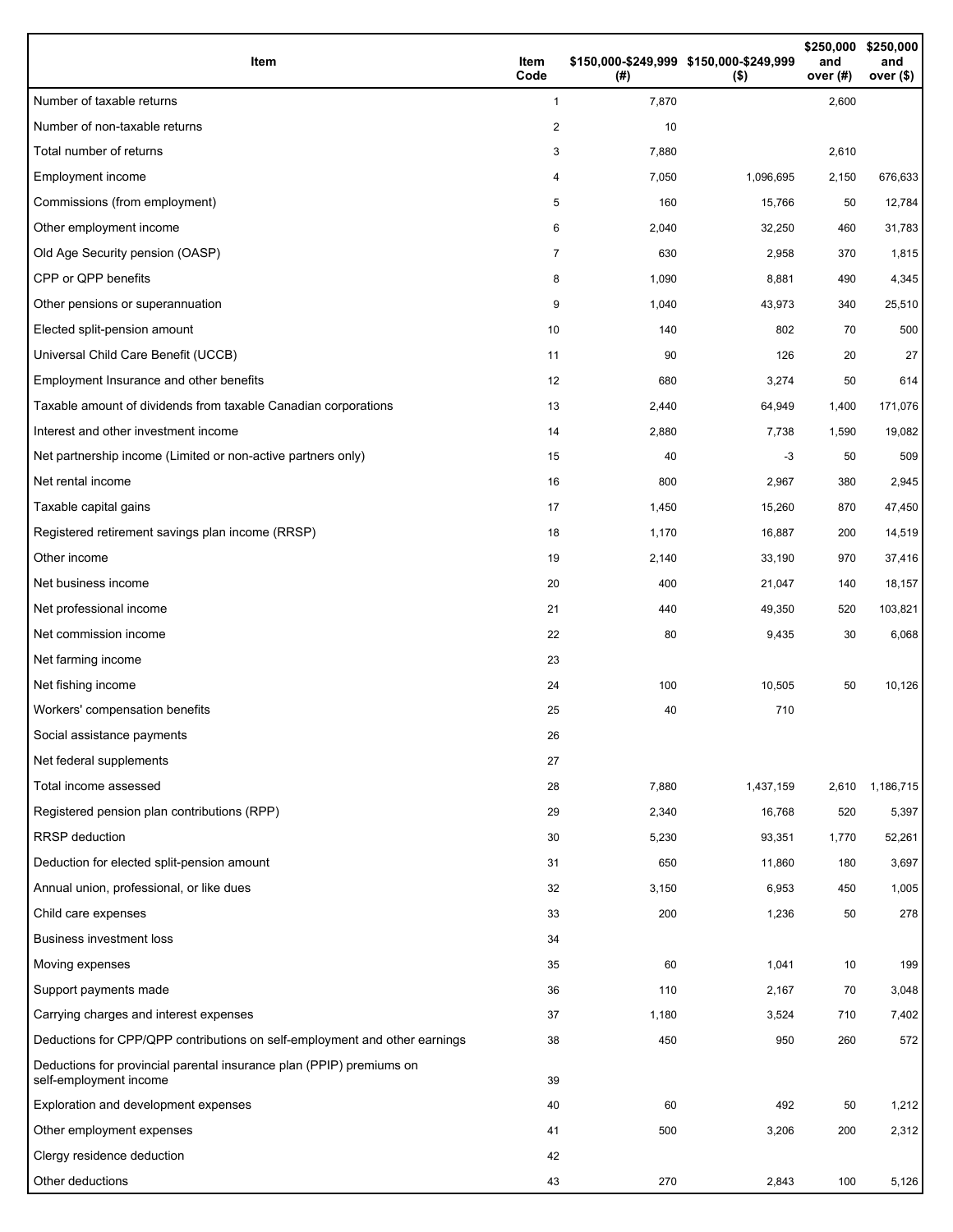| Item                                                              | <b>Item Code</b> | (#)   | \$150,000-\$249,999 \$150,000-\$249,999<br>$($ \$) | \$250,000<br>and<br>over (#) | \$250,000<br>and<br>over <sub>(</sub> \$) |
|-------------------------------------------------------------------|------------------|-------|----------------------------------------------------|------------------------------|-------------------------------------------|
| Total deductions before adjustments                               | 44               | 7,290 | 144,660                                            | 2,320                        | 82,534                                    |
| Social benefits repayment                                         | 45               | 1,000 | 3,559                                              | 300                          | 1,871                                     |
| Net income after adjustments                                      | 46               | 7,880 | 1,288,940                                          | 2,610                        | 1,102,310                                 |
| Canadian Forces personnel and police deduction                    | 47               |       |                                                    |                              |                                           |
| Security options deductions                                       | 48               | 50    | 379                                                | 60                           | 3,778                                     |
| Other payments deductions                                         | 49               |       |                                                    |                              |                                           |
| Non-capital losses of other years                                 | 50               |       |                                                    |                              |                                           |
| Net capital losses of other years                                 | 51               | 340   | 1,055                                              | 260                          | 1,404                                     |
| Capital gains deduction                                           | 52               | 80    | 6,426                                              | 100                          | 25,206                                    |
| Northern residents deductions                                     | 53               | 670   | 5,202                                              | 110                          | 688                                       |
| Additional deductions                                             | 54               |       |                                                    |                              |                                           |
| Farming/fishing losses of prior years                             | 55               |       |                                                    |                              |                                           |
| Total deductions from net income                                  | 56               | 1,170 | 14,158                                             | 500                          | 31,641                                    |
| Taxable income assessed                                           | 57               | 7,870 | 1,274,869                                          | 2,610                        | 1,070,670                                 |
| Basic personal amount                                             | 58               | 7,880 | 86,769                                             | 2,610                        | 28,685                                    |
| Age amount                                                        | 59               | 30    | 103                                                | 10                           | 63                                        |
| Spouse or common-law partner amount                               | 60               | 1,580 | 13,139                                             | 510                          | 4,482                                     |
| Amount for eligible dependant                                     | 61               | 110   | 1,108                                              | 30                           | 341                                       |
| Amount for children 17 and under                                  | 62               | 2,640 | 10,533                                             | 890                          | 3,817                                     |
| Amount for infirm dependants age 18 or older                      | 63               | 20    | 81                                                 |                              |                                           |
| CPP or QPP contributions through employment                       | 64               | 6,760 | 15,577                                             | 1,900                        | 4,286                                     |
| CPP or QPP contributions on self-employment and other earnings    | 65               | 450   | 950                                                | 260                          | 572                                       |
| Employment Insurance premiums                                     | 66               | 6,180 | 5,374                                              | 1,440                        | 1,202                                     |
| PPIP premiums paid                                                | 67               |       |                                                    |                              |                                           |
| PPIP premiums payable on employment income                        | 68               |       |                                                    |                              |                                           |
| PPIP premiums payable on self-employment income                   | 69               |       |                                                    |                              |                                           |
| Volunteer firefighters' amount                                    | 70               | 130   | 396                                                | 10                           | 39                                        |
| Canada employment amount                                          | 71               | 7,230 | 8,021                                              | 2,250                        | 2,491                                     |
| Public transit amount                                             | 72               |       |                                                    |                              |                                           |
| Children's fitness amount                                         | 73               | 1,650 | 1,156                                              | 620                          | 493                                       |
| Children's arts amount                                            | 74               | 840   | 538                                                | 330                          | 241                                       |
| Home buyers' amount                                               | 75               | 80    | 394                                                | 20                           | 90                                        |
| Pension income amount                                             | 76               | 1,160 | 2,237                                              | 400                          | 778                                       |
| Caregiver amount                                                  | 77               | 110   | 613                                                | 20                           | 120                                       |
| Disability amount                                                 | 78               | 100   | 746                                                | 30                           | 246                                       |
| Disability amount transferred from a dependant                    | 79               | 190   | 1,971                                              | 60                           | 635                                       |
| Interest paid on student loans                                    | 80               | 210   | 115                                                | 40                           | 36                                        |
| Tuition, education, and textbook amounts                          | 81               | 230   | 806                                                | 70                           | 274                                       |
| Tuition, education, and textbook amounts transferred from a child | 82               | 790   | 3,917                                              | 270                          | 1,443                                     |
| Amounts transferred from spouse or common-law partner             | 83               | 280   | 1,314                                              | 80                           | 314                                       |
| Medical expenses                                                  | 84               | 880   | 2,942                                              | 390                          | 2,105                                     |
| Total tax credits on personal amounts                             | 85               | 7,880 | 23,822                                             | 2,610                        | 7,915                                     |
| Allowable charitable donations and government gifts               | 86               | 3,790 | 6,576                                              | 1,600                        | 7,629                                     |